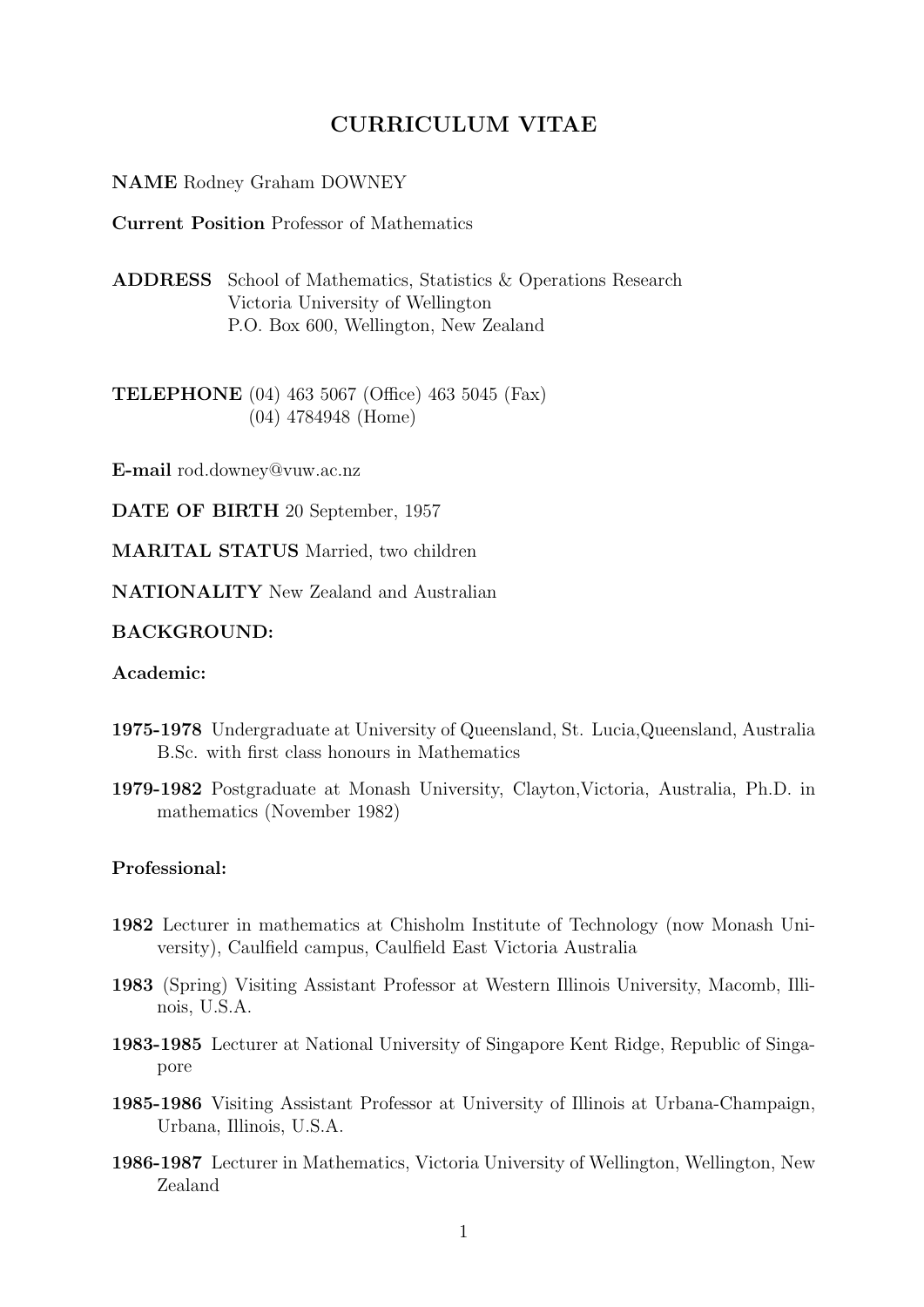- 1988-1990 Senior Lecturer in Mathematics, Victoria University of Wellington, Wellington, New Zealand
- Member, Mathematical Sciences Research Institute, Berkeley, California, USA
- 1991-95 Reader in Mathematics, Victoria University of Wellington, Wellington, New Zealand
- Visiting Scholar, Mathematics Department, Cornell University, Ithaca, New York, USA
- Member, Mathematical Sciences Institute, Cornell University, Ithaca, New York, USA
- Lee Kong Chiang Visiting Fellow, National University of Singapore.
- Visiting Professor, Mathematics Department, Cornell University.
- Visiting Scholar, University of Siena.
- Visiting Scholar, University of Wisconsin, Madison.
- Visiting Professor, National University of Singapore.
- Visiting Professor, University of Notre Dame, Indiana.
- Visiting Scholar, University of Chicago.
- Visiting Scholar, University of Chicago.
- Visiting Professor, University of Chicago.
- Visiting Professor, University of Chicago.
- Visiting Scholar, University of Chicago.
- Visiting Scholar, University of Chicago.
- Visiting Scholar, University of Madison, Wisconsin.
- 2005, 2011, 2017 Member, Institute for Mathematical Sciences, Singapore.
- Visiting Professor, Nanyang University of Technology, Singapore.
- Inaugural MacLaurin Fellow, New Zealand Institute for Mathematics and its Applications (Center of Research Excellence).
- 2008-2010 James Cook Fellow, Royal Society of New Zealand.
- 2009-2012 Chair MIS Panel and Member of Council, Marsden Fund.
- Fellow, Isaac Newton Institute, Cambridge.
- Fellow, Institute for Mathematical Sciences, Natioanl University of Singapore.
- 2017,2018 Visiting Professor, University of Heidelberg.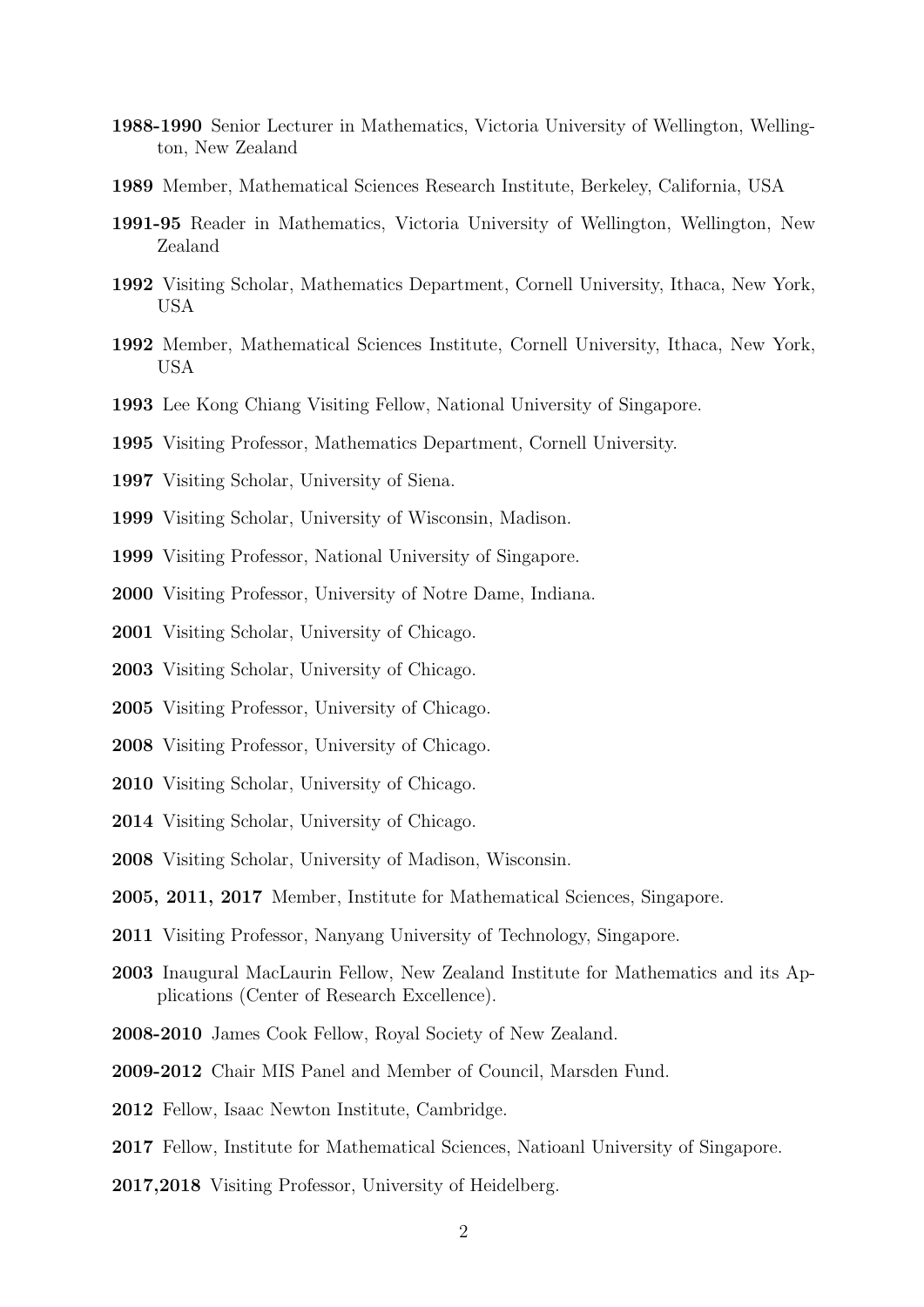1995- Personal Chair, Professor of Mathematics, Victoria University of Wellington, New Zealand.

#### Awards

#### Prizes

- 1990 New Zealand Royal Society Hamilton Award for Science
- 1991 Foundation Fellow of the Institute of Combinatorics and its Applications.
- 1992 New Zealand Mathematical Society Award for Research.
- 1994 New Zealand Association of Scientists Research Medal for the best New Zealand based scientist under 40.
- 2007 Elected Fellow of the New Zealand Mathematics Society.
- 2000 Vice-Chancellor's Award for Research Excellence.
- 1996 Elected Fellow of the Royal Society (NZ)
- 2006 Invited Speaker, International Congress of Mathematicians.
- 2007 Invited Speaker, International Congress of Logic, Methodology, and Philosophy of Science.
- 2008 Elected Fellow of the Association for Computing Machinery. (one of two New Zealanders)
- 2008-2010 James Cook Fellowship, Royal Society of New Zealand.
- 2008 Victoria University of Wellington Award for Research Excellence.
- 2010 Shoenfield Prize (article) from the Association for Symbolic Logic.
- 2011 Hector Medal, Royal Society of New Zealand. (New Zealand's oldest research medal)
- 2012 Fellow Newton Institute (Cambridge) for the Alan Turing Programme.
- 2012 Elected Fellow American Mathematical Society. (Inaugural intake, one of 3 New Zealand based)
- 2013 Elected Fellow of the Australian Mathematical Society.
- 2014 European Association for Thoreretical Computer Science/International Symposium in Parameterized Complexity and Exact Computation Nerode Prize (joint with Bodlaender, Fellows, Hermelin, Fortnow and Santhanam)
- 2016-7 Humboldt Prize (60,000 Euros, October 2016) from Humboldt foundation.
- 2016 Shoenfield Prize (Book) Association for Symbolic Logic.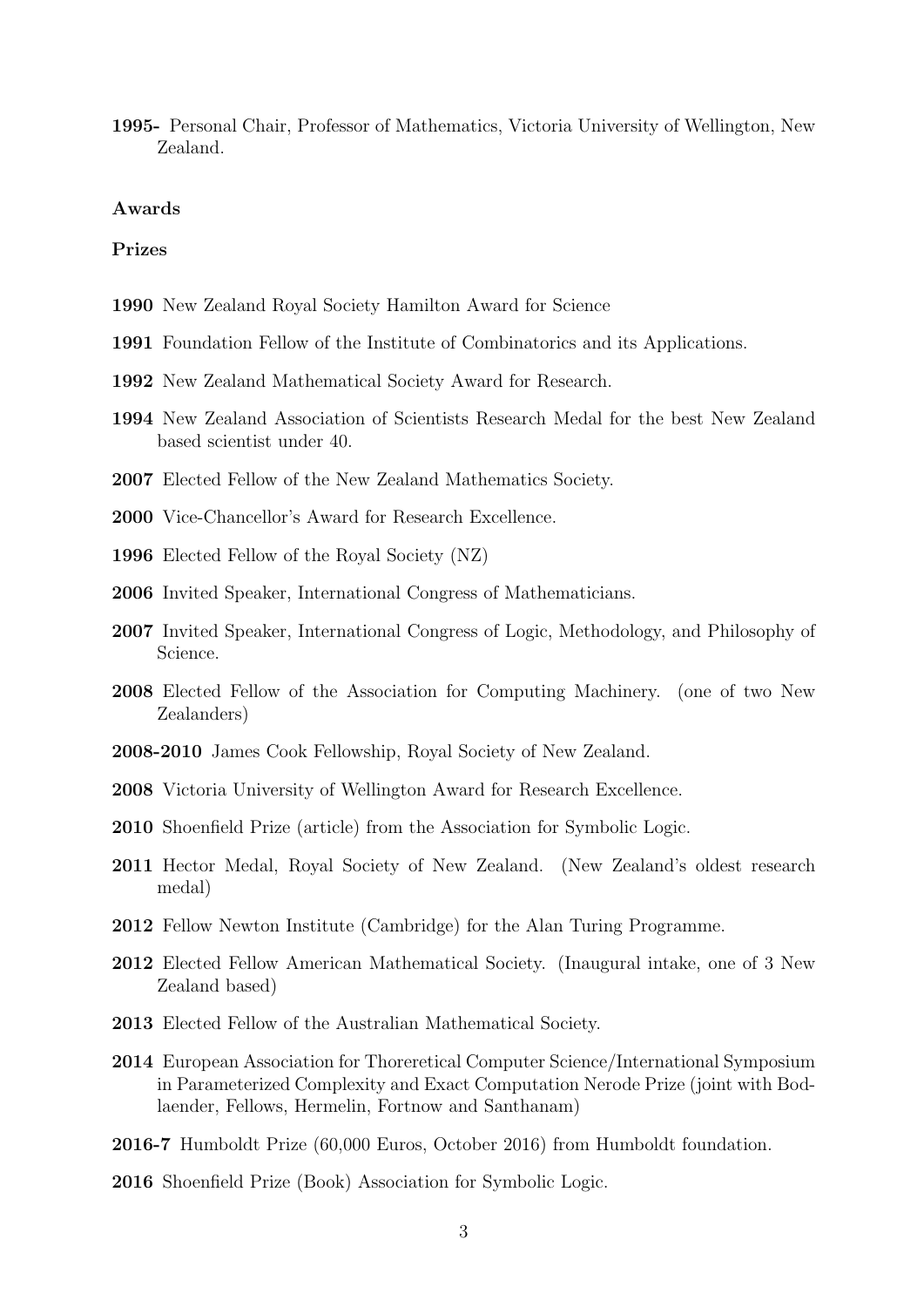- 2018 Member  $\Sigma \Xi$ .
- 2018 Gödel Lecturer, Association for Symbolic Logic.
- 2018 Rutherford Medal (\$100,000), premier award New Zealand Royal Society.
- 2020 Victoria University Research Award.

#### Grants

- 1979-1982 Commonwealth Postgraduate Research Award (Australia)
- 1983-1985 Research Grant (Singapore)

1986 Support Grant from U.S. National Science Foundation

1988-91, 92-95, 96-99 PI for three US/NZ Binational Cooperative Grants

- 1989 Support Grant from Mathematical Sciences Research Institute, Berkeley, USA
- 1992 Support Grant from Mathematical Sciences Institute, Ithaca New York, USA
- 1993 Support Grant from the Lee Foundation, National University of Singapore.
- 1995- PI Research Grants continuously from The Marsden Fund for Basic Science.
- 2005- AI on Catherine McCartin's Research Grant from The Marsden Fund for Basic Science.
- 1998-2004 AI on 2 Marsden Grants to support the NZ Mathematical Sciences Research Institute, of which I am one of the directors, along with Professors Marston Conder, David Gauld, Gaven Martin, and Vaughan Jones.
- 2002-10 PI on the CoRE grant from the New Zealand Government for the New Zealand Institute for Mathematics and its Applications
- 1997 Support grant from the Italian Government.
- 2003- AI on NSFC Grand International Joint Project Grant No. 60310213 "New Directions in Theory and Applications of Models of Computation" (China)
- 2005-2008 AI on Noam Greenberg's Marsden Grant.
- 2008-2010 James Cook Fellowship, Royal Society of New Zealand.
- 2011 PI on NSF Grant 1135626 with Charles Steinhorn for Travel Grants for 12 US based researchers to speak at the 12th Asian Logic Conference in Wellington, December, 2011. (\$US 31K)
- 2014 PI on Randomness and Computation programme, Institute for Mathematical Sciences, June 2014. (\$S 125K))
- 2016 Fellowship, Institute for Mathematical Sciences, Singapore, Aspects of Computation.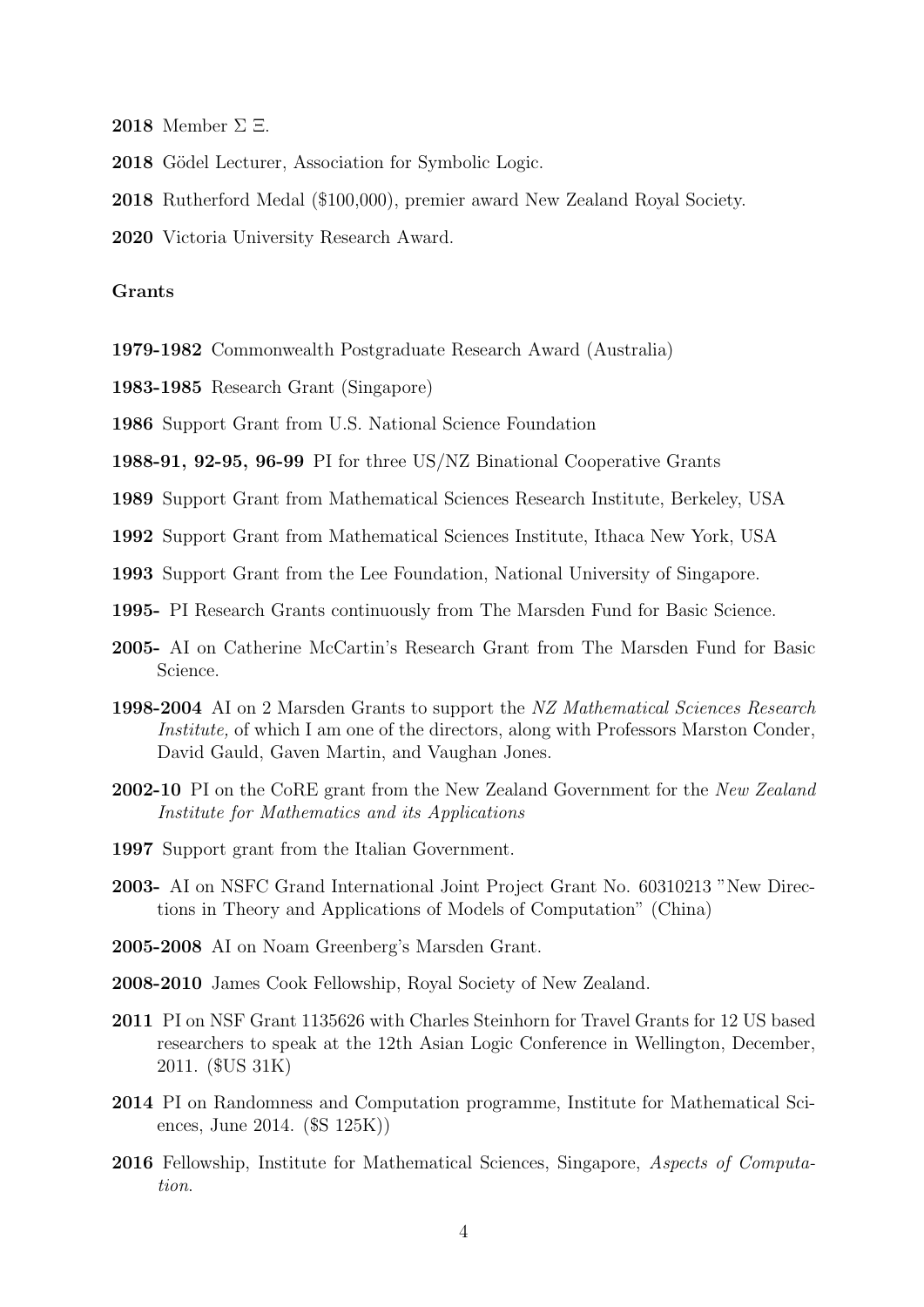2018 January, Research in Pairs, Oberwolfach.

#### Postdoctoral Fellows Supervised.

Current or last known Position Listed.

- 1. Michael Moses (George Washington University)
- 2. Peter Cholak (University of Notre Dame)
- 3. Geoff LaForte (Western Florida University) (deceased)
- 4. Richard Coles (Telecom, UK)
- 5. Reed Solomon (University of Connecticut).
- 6. Walker White (Cornell University)
- 7. Denis Hirschfeldt (University of Chicago).
- 8. Evan Griffiths (New Zealand Risk Assessment Programme)
- 9. Wu Guohua (Nanyang Technological University, Singapore)
- 10. Joe Miller (University of Wisconsin, Madison)
- 11. Yu Liang (Nanjing University, China)
- 12. Rebecca Weber (Dartmouth)
- 13. Noam Greenberg (Victoria University)
- 14. Antonio Montalbán (Berkeley)
- 15. George Barmpalias (Acedemica Sinica (China))
- 16. Laurent Bienvenu (CIRM Bordeaux University)
- 17. Asher Kach (Google)
- 18. Dan Turetsky (Wellington)
- 19. Alexander Melnikov (Massey University, Albany)
- 20. Greg Igusa (Pure Storage, Inc)
- 21. Matthew Harrison-Trainor (Michigan)

#### Ph. D. Students supervised

Wu Guohua (1999-2002) (Nanyang University of Technology)

Catherine McCartin (1999-2003) (Massey University)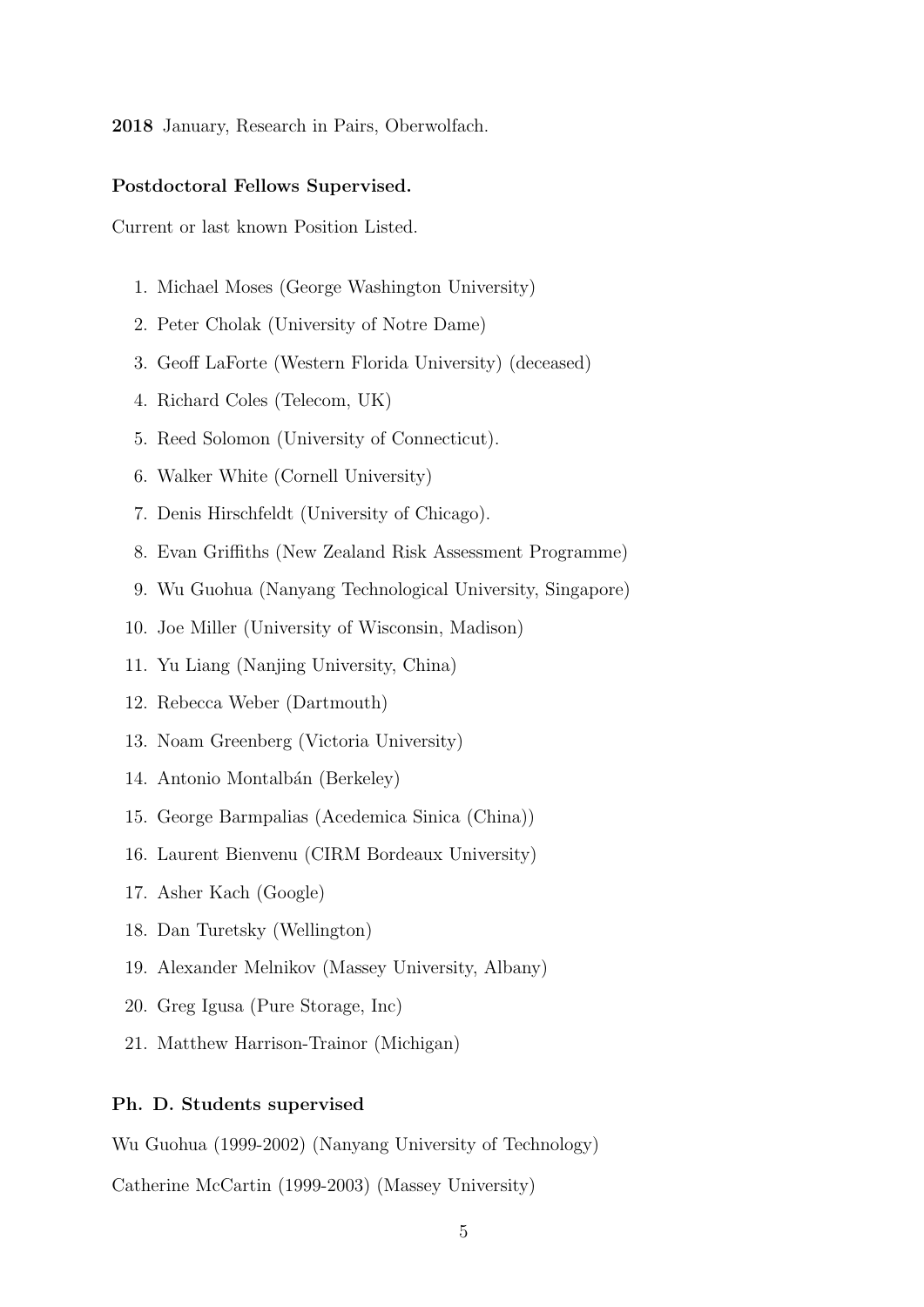Ng Keng Meng (Selwyn) (2006-2009) (Nanyang University of Technology)

Adam Day (2008-2011) (Wellington)

Michael McInerney (joint with Greenberg) (2013-2016) (CSIRO (Australia))

Day, Wu and McCartin won the *Hatherton Award* for the best paper arising from a PhD paper by a New Zealand based PhD. Day won the Sacks Prize for the best PhD in logic worldwide from the Association for Symbolic Logic. He was the first New Zealand graduate to get a Fellowship to the Miller Institute at Berkeley.

## M. Sc. Student supervised

Stephanie Reid (2003), John Fouhy (2003), Michelle Porter (2015), Katherine Arthur (2015), Ellen Hammatt (joint with Greenberg) (2021).

All received  $A^+$  masters with distinction.

## Professional Service:

- Managing Editor *Bulletin of Symbolic Logic*, 2004-2010. (full term)
- Editor *Journal of Symbolic Logic, 1999-2004*, Coordinating editor 2000-2004. (full term)
- Editor, Theory of Computing Systems (formerly Math. Systems Theory), 2006-
- Editor, *Archive for Mathematical Logic*, 2009-
- Editor, *Computability*, 2011-
- Editor, New Zealand Journal of Mathematics, 2017-
- Co-director, New Zealand Mathematical Sciences Research Institute (1995-2017).
- Co-director, New Zealand Institute for Mathematics and its Applications for its duration.
- Vice-President, New Zealand mathematics Society 2000-2001.
- President, New Zealand Mathematical Society 2001-2003, immediate past president, 2004.
- Prizes committee, council, and Australasian committee Association for Symbolic Logic 2000-16.
- Nominating committee and committee on plagarism Association for Symbolic Logic.
- Fellows' Committee Royal Society New Zealand 1999-2001. Hamilton Prize Committee, 2004.
- Marsden panel for Mathematical and Information Sciences 1997, 2002, 2003, (chair) 2009-2011, 2021.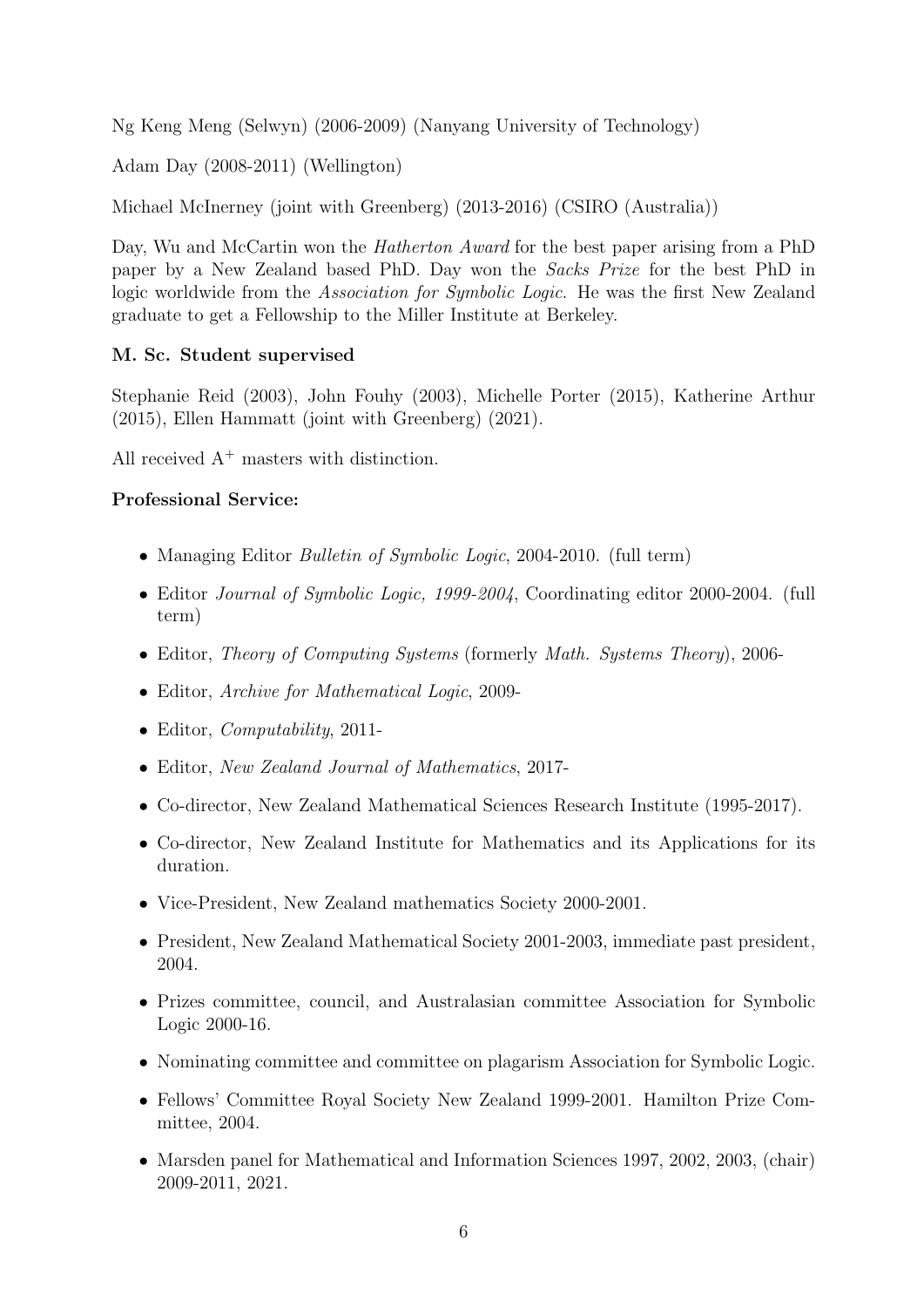- Marsden Council 2009-2011.
- Royal Society Travel Grants Committee 2008-2010
- New Zealand Mathematical Sciences Advisory Group 1999-2003.
- New Zealand representative on the International Mathematics Union 2001-2004.
- Fellows Selection Panel, Royal Society, 2005.
- Chair of the Steering Committee for *Computability, Complexity and Randomness* series 2003-.
- Steering Committee for International Workshop of Parameterized Complexity and Exact Computation, 2005-2009.
- Chair review committee, science faculty, University of Samoa.
- PC member of 28 computer science conference committees in the last 6 years.
- Judge, Alan Turing Research Fellowship Awards, 2012.
- Fellows panel Royal Society, 2015
- Assessor, Rutherford Discovery Fellowships (2016)
- 2015-17 Council, Asociation for Symbolic Logic.
- 2016-, Editor, Mathematical Logic Quarterly.
- 2020, Prizes committee, Asociation for Symbolic Logic.
- 2021-, Editor, *Computer Science Review*.

Hobbies: Surfing, Tennis, Scottish Country Dancing.

### AREAS OF INTEREST: Algebra, Logic, Complexity theory

### PUBLICATIONS:

### Thesis:

Abstract Dependence, Recursion Theory and the Lattice of Recursively Enumerable Filters Thesis, Monash University, Clayton, Victoria, Australia, (1982). J.N. Crossley, Supervisor.

### Publications

### Books

1. Parameterized Complexity, (with M. Fellows) Springer-Verlag, Monographs in Computer Science, 1999 xiii+533 pages.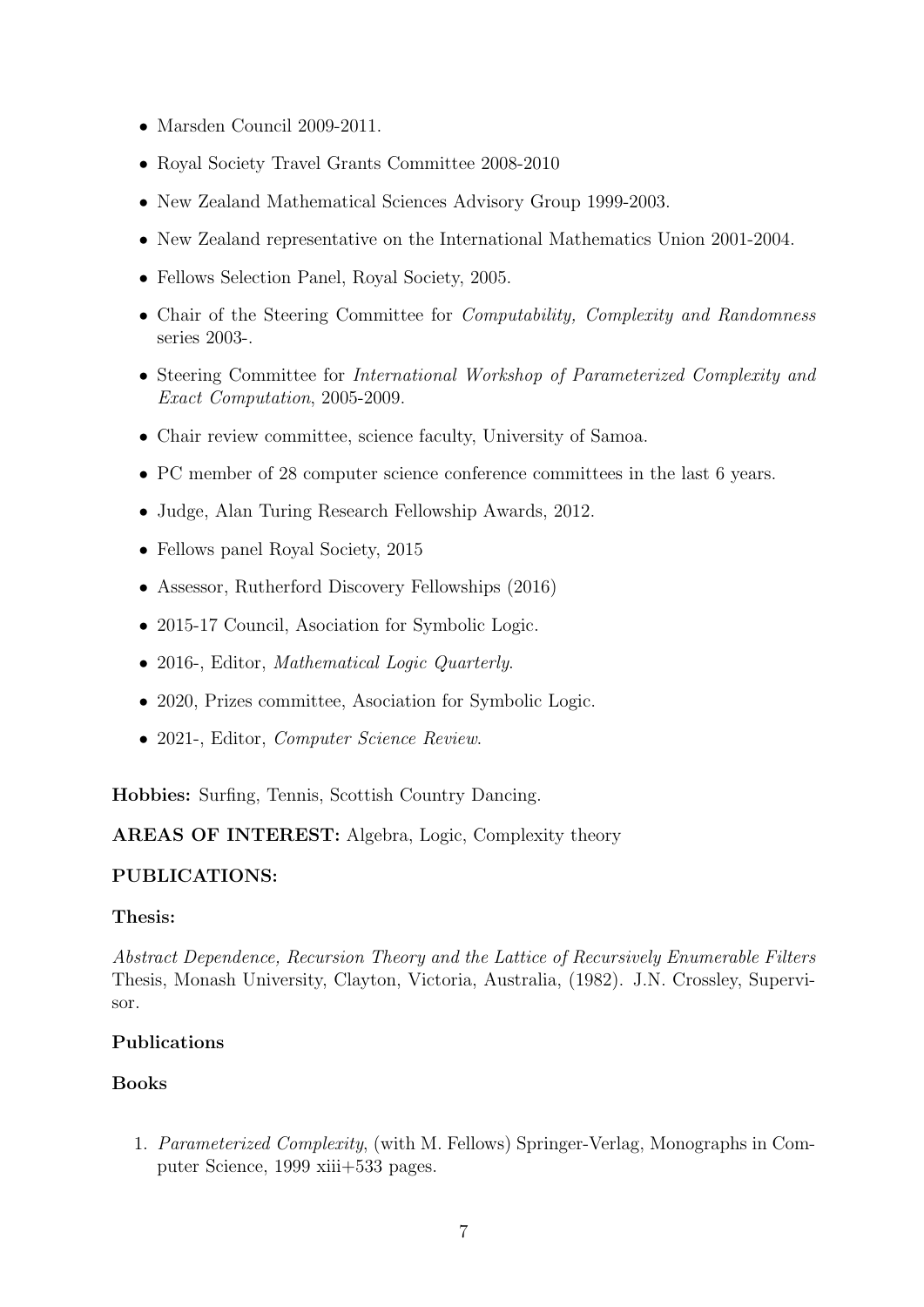- 2. Algorithmic Randomness and Complexity (with D. Hirschfeldt), Springer-Verlag , Computability in Europe Series No 1, December 2010. xxvi+855 pages.
- 3. Fundamentals of Parameterized Complexity, (with M. Fellows), Springer-Verlag, 2013, texts in computer science, ISBN 978-1-4471-5559-1, online http://link.springer.com/book/10.1007/978-1-4471-5559-1, xxx+763 pages.
- 4. Minimal Weak Truth Table Degrees and Computably Enumerable Turing Degrees, (with Keng Meng Ng and Reed Solomon) Memoirs of the American Mathematical Society, Vo. 265, No. 1284, (2020), vii + 98 pages.
- 5. A Hierarchy of Turing Degrees: A Transfinite Hierarchy of Lowness Notions in the Computably Enumerable Degrees, Unifying Classes and Natural Definability, (with Noam Greenberg), Annals of Mathematics Studies, Vol. 206 Princeton University Press 2020, 240 pages, ISBN 9780691199658.

## Books Edited

- 1. Aspects of Complexity, (with D. Hirschfeldt, editors), de Gruyter Series in Logic and Its Applications, Volume 4, 2001, vi+172 pages.
- 2. Proceedings of the 7th and 8th Asian Logic Conferences, (Chief Editor, with Ding Decheng, Tung Shi Ping, Qiu Yu Hui, Mariko Yasugi, and Wu Guohua, editors) World Scientific, 2003, viii+471 pages.
- 3. Parameterized and Exact Computation: First International Workshop, IWPEC 2004, Bergen, Norway, September 14-17, 2004. Proceedings (Rod Downey, Frank Dehne, Michael Fellows, editors) Springer-Verlag Lecture Notes in Computer Science, Vol 3162, Springer Verlag, 2004. 300 pages.
- 4. Mathematical Logic in Asia: Proceedings of the 9th Asian Logic Conference, (Rod Downey, Sergei S. Goncharov and Hiroakira Ono, eds) World Scientific, 2006, Singapore, viii+319 pages.
- 5. Proceedings Fifteenth Computing: The Australasian Theory Symposium (CATS 2009), Wellington, New Zealand. CRPIT, 94. (Downey, R. and Manyem, P., Eds.) ACS.
- 6. Proceedings of the 10th Asian Logic Conference: (with Joerg Brendle, Chong Chi Tat, Hirotaka Kikyo, Hiroakira Ono and Feng Qi), World Scientific, 2009.
- 7. The Multivariate Algorithmic Revolution and Beyond, Essays Dedicated to Michael R. Fellows on the Occasion of His 60th Birthday, Lecture Notes in Computer Science, Vol. 7370 Subseries: Theoretical Computer Science and General Issues (Bodlaender, H.L.; Downey, R.; Fomin, F.V.; Marx, D. (Eds.)) 2012, 2012, XXII, 506 p. 32 illus.
- 8. Proceedings of the 11th Asian Logic Conference, (with Rob Goldblatt, Joerg Brendle and Bungham Kim), 2013, World Scientific, 325 pages.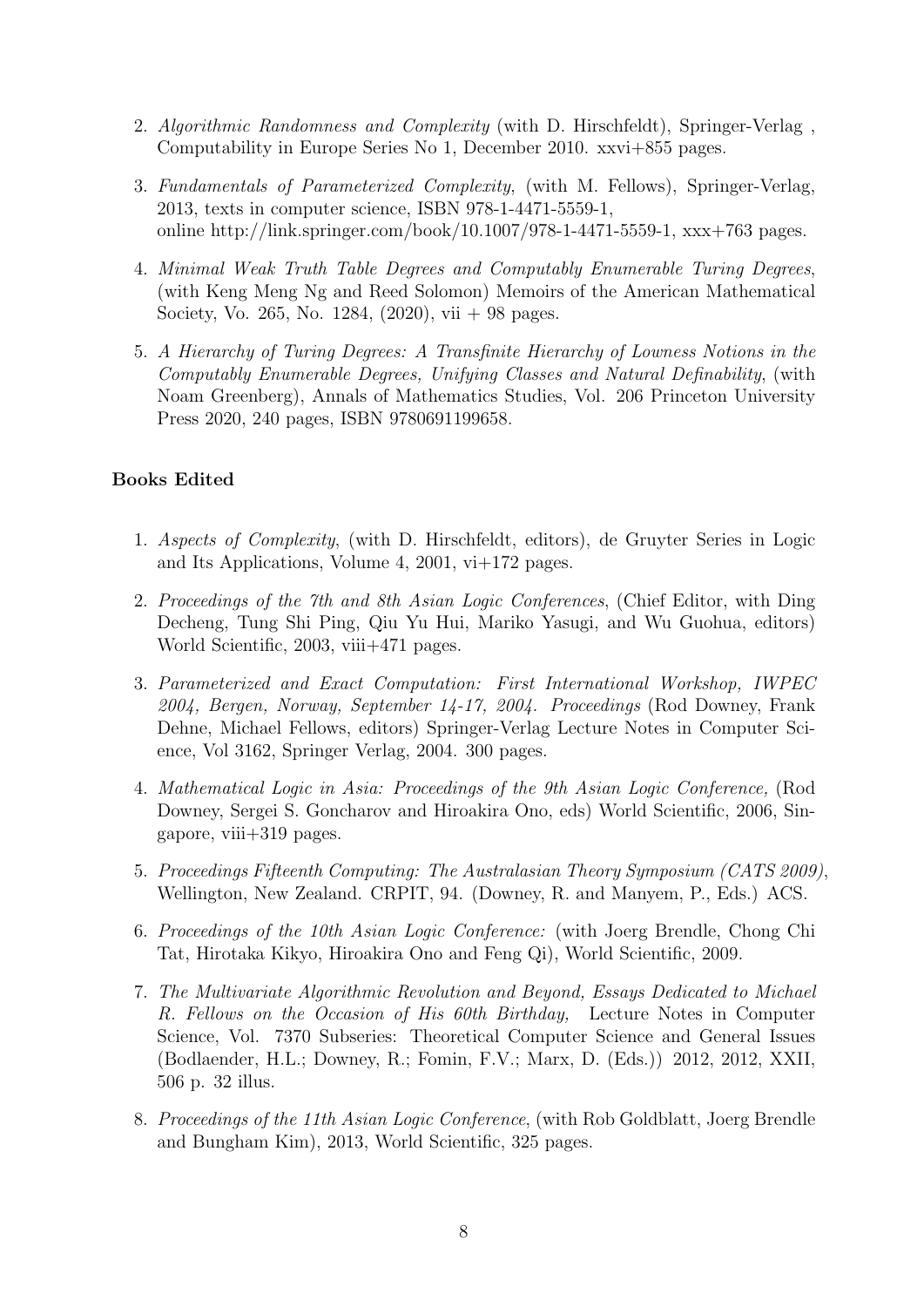9. Turing's Legacy, Cambridge University Press, Lecture Notes in Logic, Cambridge University Press, 2014. (Featured in the 19th Annual ACM Computing Reviews Notable Books and Articles (2014).)

# Journal Special Issues Edited

- 1. Special Issue of the Annals of Pure and Applied Logic Volume 138, Issues 1-3, Pages 1-222 (March 2006), devoted to the NZIMA Logic Programme (with Rob Goldblatt).
- 2. Special Issue of Theoretical Computer Science, devoted to Parameterized Complexity and Exact Computation, (with Mike Langston, and Rolf Niedermeier) Volume 351, Issue 3, Pages 295-460 (28 February 2006) Parameterized and Exact Computation
- 3. Special Issue of Theory of Computing Systems Exact Computation and Parameterized Complexity. Vol 41 No 3 (October 2007).
- 4. Two special issue of The Computer Journal devoted to Parameterized Complexity (with Mike Fellows and Mike Langston). Volume 58 Numbers 1 and 3, 2008, Oxford University Press.
- 5. Special issue of Theory of Computing Systems, Theory of Computing Systems, Vol. 52, Issue 1, 2013, Computability, Complexity and Randomness.
- 6. Special Issue of New Zealand Journal of Mathematics, Vaughan Jones Special Issue. (with Marston Conder, David Gauld, and Gaven Martin). Vol. 52 (2021).

### Electronic Article

1. Algorithmic randomness, (with Jan Reimann) for Scholarpedia, (Rodney G. Downey and Jan Reimann (2007) Algorithmic randomness. Scholarpedia, 2(10):2574) http://www.scholarpedia.org/article/Algorithmic Randomness

### Papers

- 1. On a question of A. Retzlaff, Z . Math. Logik Grund. der Math., 29 (1983) 379-384.
- 2. Abstract dependence, recursion theory and the lattice of recursively enumerable filters, Bull. Aust. Math. Soc., 27 (1983) 461-464.
- 3. Nowhere simplicity in matroids, J. Aust. Math. Soc. (Series A) 35 (1983) 28-45.
- 4. Co-immune subspaces and complementation in  $V_{\infty}$ , J. Symbolic Logic, 49 (1984) 528-538.
- 5. Perfect McLain groups are super-perfect, (with A.J. Berrick), Bull. Aust. Math. Soc., **29** (1984) 249-257.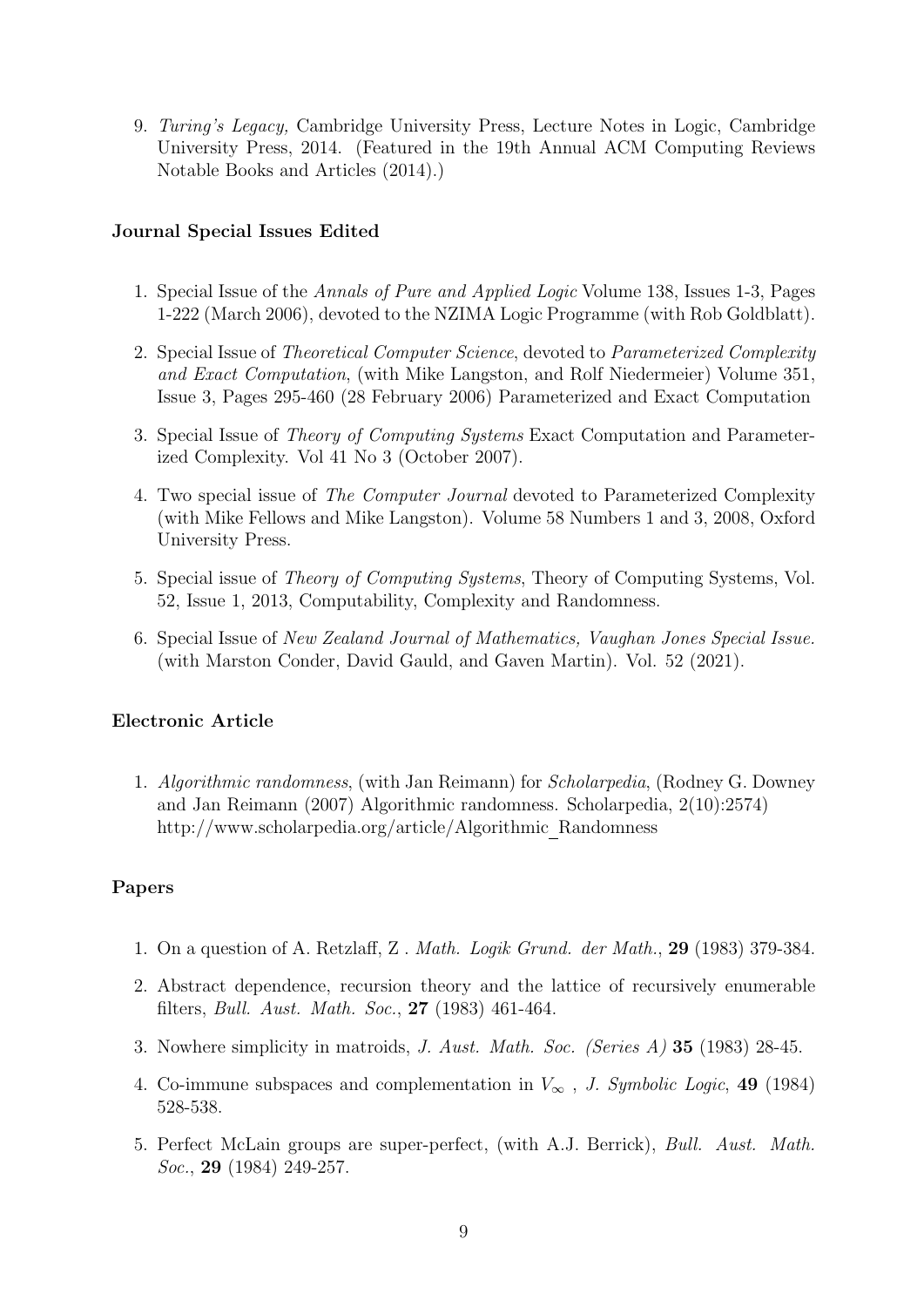- 6. Bases of supermaximal subspaces and Steinitz systems, J. Symbolic Logic, 49 (1984) 1146-1159.
- 7. Decidable subspaces and recursively enumerable subspaces,(with C.J. Ash), J. Symbolic Logic, 49 (1984) 1137-1145.
- 8. Some remarks on a theorem of Iraj Kalantari concerning convexity and recursion theory, Z. Math. Logik Grund. der Math, 30 (1984) 295-302.
- 9. The universal complementation property, (with J.B. Remmel), J. Symbolic Logic, 49 (1984) 1125-1136.
- 10. A note on decomposition of recursively enumerable subspaces,Z. Math. Logik Grund. der Math., 30 (1984) 456-470.
- 11. Automorphisms of supermaximal subspaces, (with G.R. Hird), J. Symbolic Logic, 50 (1985) 1-9.
- 12. Effective extensions of linear forms in a recursive vector space over a recursive field, (with I.Kalantari), Z. Math. Logik Grund. der Math.,31 (1985) 193-200.
- 13. The degrees of r.e. sets without the universal splitting property, Trans. Amer. Math. Soc., 291 (1985) 337-351
- 14. Sound, totally sound, and unsound recurvise equivalence types, Annals Pure and App. Logic, 31 (1986) 1-22.
- 15. Splitting properties of r.e. sets and degrees (with L.V. Welch), J. Symbolic Logic, 51 (1986) 88-109.
- 16. Recursion theory and ordered groups, (with S. Kurtz) Annals Pure and App. Logic., 32 (1986) 137-151.
- 17. Undecidability of  $L(F_{\infty})$  and other lattices of r.e. substructures, Annals Pure and App. Logic, 32 (1986) 17-26. (Corrigendum in ibid 48 (1990) 299-301.)
- 18. Bases of supermaximal subspaces and Steinitz systems II, Z. Math. Logik Grund. der Math, 31 (1986) 203-210.
- 19. Structural interactions of the recursively enumerable T- and W-degrees, (with M. Stob), Annals Pure and App. Logic., 31 (1986) 205-236.
- 20. Orbits of creative subspaces, Proc. Amer. Math Soc., 99 (1987) 163-170.
- 21. Subsets of hypersimple sets, Pacific J. Math., 127 (1987) 299-319.
- 22. Maximal theories, Annals Pure and App. Logic., 33 (1987) 245-282.
- 23. Degrees of splittings and bases of an r.e. vector space, (with J.B. Remmel and L.V. Welch), *Trans Amer. Math Soc.*, **302** (1987) 683-714.
- 24. Localization of a theorem of Ambos-Spies and the strong anti-splitting property.Archiv. für Math Logik Grundlagenforschung,  $26$  (1987) 127-136.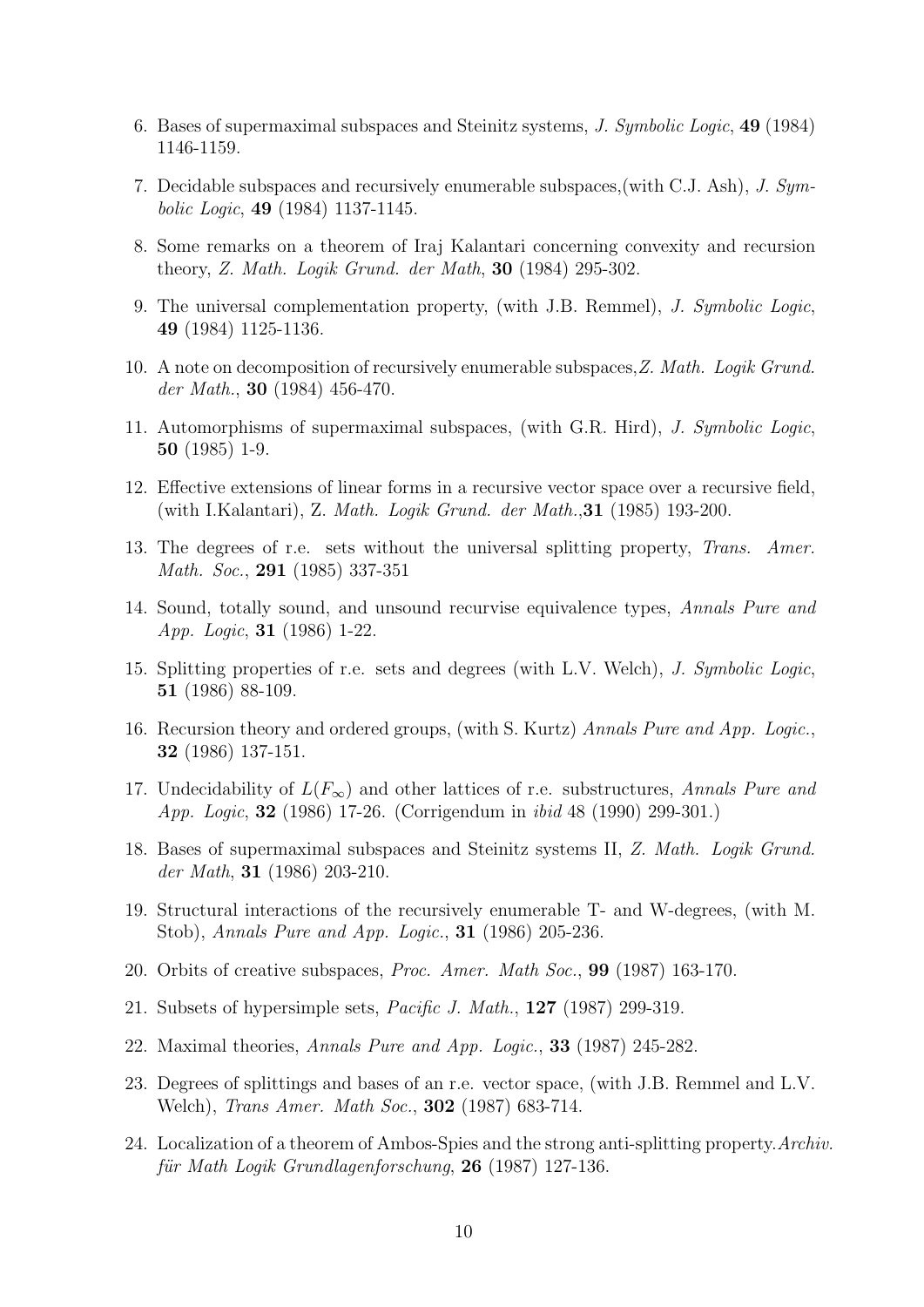- 25.  $\Delta_2^0$  degrees and transfer theorems, *Illinois J. Math.*, **31** (1987) 419-427.
- 26. T-degrees, jump classes and strong reducibilities, (with C. Jockusch). Trans. Amer. Math. Soc., **301** (1987) 103-136.
- 27. Automorphisms and recursive structures, (with J.B.Remmel), Z. Math. Logik Grund. der Math., 33 (1987) 339-345.
- 28. Two theorems on truth table degrees, Proc. Amer. Math. Soc., 103 (1988), 281- 287.
- 29. Recursively enumerable m-degrees and  $tt$ -degrees II : the distribution of singular degrees. Archive for Mathematical Logic, 27 (1988), 135-148.
- 30. Intervals and sublattices in the r.e. weak truth table degrees, Part I : density, Ann. Pure and Appl. Logic, 41 (1989) 1-27.
- 31. Completely mitotic r.e. degrees (with T. Slaman), Ann. Pure and Appl. Logic, 41 (1989) 119-153.
- 32. D-r.e. degrees and the nondiamond theorem. Bull. London Math. Soc., 21 (1989) 43-50.
- 33. Classification of degree classes associated with r.e. subspaces, (with J.B. Remmel), Ann. Pure and Appl Logic, 42 (1989) 105-125
- 34. Degrees bounding minimal degrees, (with C.T. Chong), Math.Proc.Cambridge Phil. Soc., **105** (1989) 211-222.
- 35. Honest polynomial reductions, non relativizations and  $P = ?NP$  (with W. Gasarch, S. Homer and M. Moses) Proceedings of the 4th Annual Conference on Structures in Complexity Theory, (1989), IEEE Publ. 196-207.
- 36. Recursively enumerable m-degrees and tt-degrees I : the quantity of m-degrees. J. Symb. Logic, 54 (1989) 553-567
- 37. On choice sets and strongly nontrivial self-embeddings of recursive linear orders. (with M.F. Moses) Z. Math. Logik Grundlagen Math., 35 (1989) 237-246.
- 38. Intervals and sublattices in the r.e. weak truth table degrees, Part II : nonbounding, Ann. Pure and Appl. Logic, 44 (1989) 153-172
- 39. On hyper-torre isols, J. Symbolic Logic, 54 (1989) 1160-1166
- 40. A contiguous nonbranching degree, Z.Math Logic Grundlagen Math., 35 (1989) 375- 383.
- 41. On Ramsey-type theorems and their applications, Singapore Math. Medley, 17 (1989) 58-78.
- 42. Lattice nonembeddings and initial segments of the recursively enumerable degrees, Annals Pure and Appl. Logic, 49 (1990) 97-119.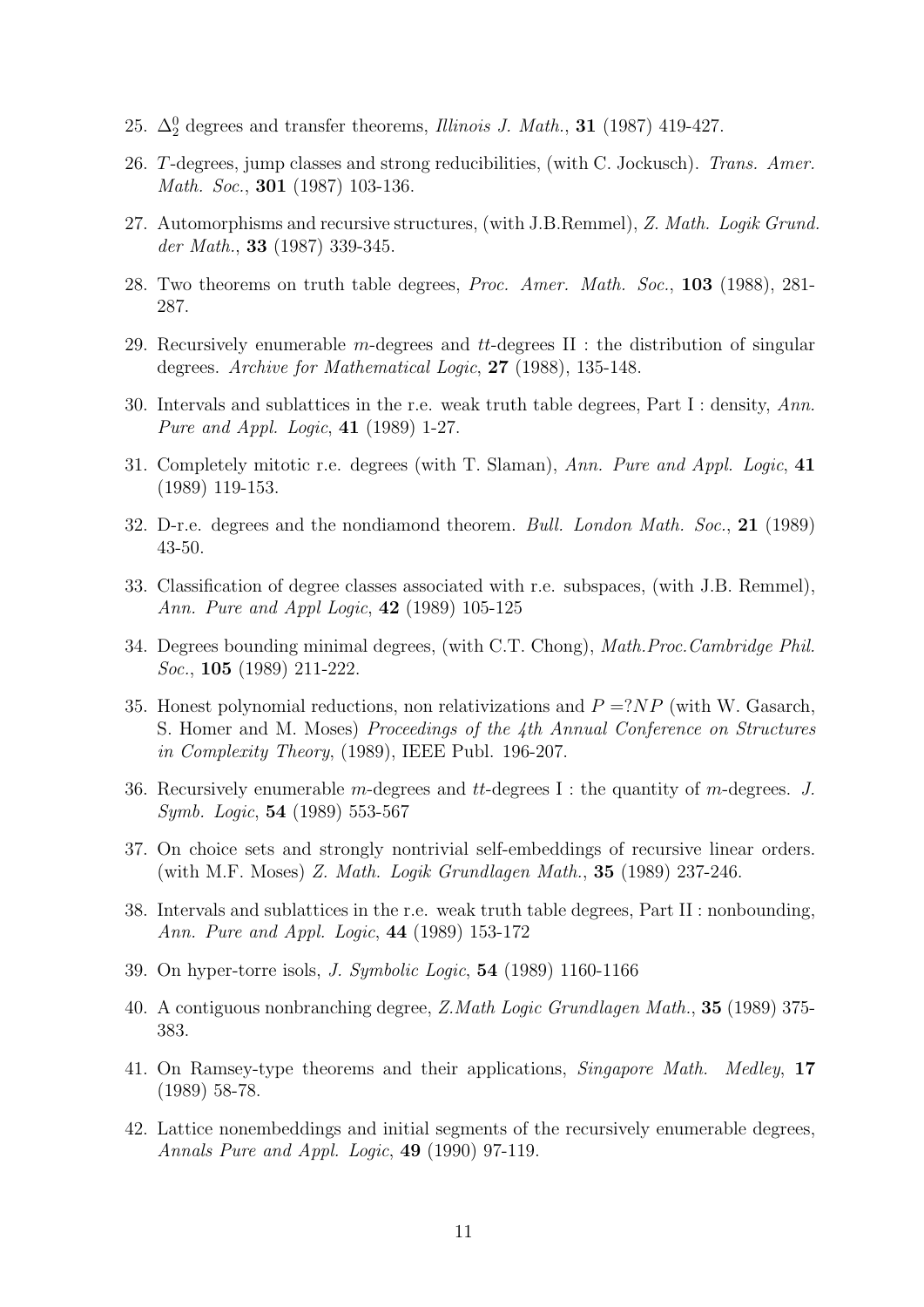- 43. Automorphism and splittings of recursively enumerable sets, (with M Stob) in Proceedings of the Forth Asian Logic conference, CSK publication, Tokyo (1990) 75-87.
- 44. Array recursive sets and multiple permitting arguments (with M. Stob and C. Jockusch) in Proceedings Oberwolfach 1989, Springer Verlag, Lecture Notes in Mathematics 1990, 141-174.
- 45. Notes on the  $0'''$  priority method with special attention to density theorems, in Proceedings Oberwolfach 1989, Springer Verlag, Lecture Notes in Mathematics 1990, 111-140.
- 46. Superbranching degrees, (with J. Mourad) in Proceedings Oberwolfach 1989, Springer Verlag, Lecture Notes in Mathematics 1990, 175-186.
- 47. Minimal degrees recursive in 1-generic degrees, (with C.T. Chong), Annals Pure and Appl. Logic, 48 (1990) 215-225.
- 48. On complexity theory and honest polynomial time degrees, Theoretical Computer Science, 78 (1991) 305-317.
- 49. Jumps of hemimaximal sets, (with M. Stob), Z. Math. Logik Grundlagen Math., 37 (1991) 113-120.
- 50. Recursive linear orderings with incomplete successivities (with M.F. Moses), Trans. Amer. Math. Soc., **326** (1991) 653-668.
- 51. Automorphisms of the lattice of recursively enumerable sets : Orbits (with M. Stob), Advances in Math., 92 (1992) 237-265.
- 52. Tabular degrees and  $\alpha$ -recursion theory, (with C. Bailey), Annals Pure and Applied *Logic*, **55**  $(1992)$ ,  $205-236$ .
- 53. Splitting theorems in recursion theory, (with M. Stob) Annals Pure and Applied *Logic*, **65** (1)((1993) 1-106).
- 54. Orderings with  $\alpha$ -th jump degree  $\mathbf{0}^{\alpha}$  (with J.F. Knight), Proc. Amer. Math. Soc., 114 (1992) 545-552.
- 55. On  $\Pi_1^0$  classes and their ranked points, *Notre Dame J. of Formal Logic*, **32** (1991) 499-512.
- 56. An invitation to structural complexity, New Zealand Journal of Mathematics, 21 (1992) 33-91.
- 57. On co-simple isols and their intersection types (with T. Slaman), Annals pure and Appl. Logic, (Special issue in honour of John Myhill), 56 (1992) 221-237.
- 58. Fixed parameter intractability, (with M. Fellows), Proceedings Structure in Complexity, Seventh Annual Conference, IEEE Publication, (1992) 36-50.
- 59. Fixed parameter tractability and completeness, (with M. R. Fellows), Congressus Numerantium, 87 (1992) 161-187.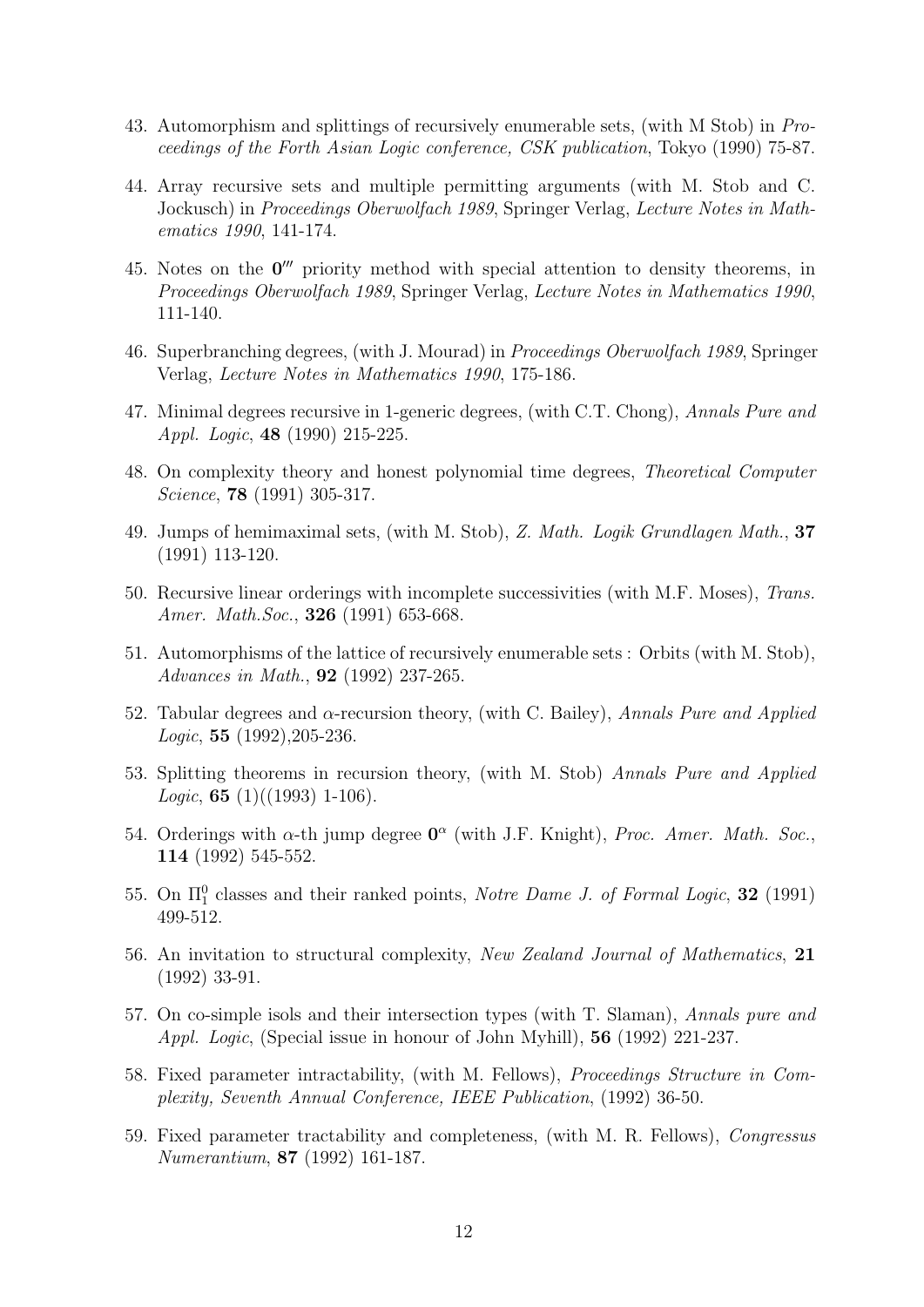- 60. Automorphisms of the lattice of recursively enumerable sets: promptly simple sets (with P. Cholak and M. Stob), Trans. American Math. Society, 332 (1992) 555-570.
- 61. Fixed parameter intractability II, (with K. Abrahamson and M. F. Fellows) in Proceedings Tenth Annual Symposium on Theoretical Aspects of Computer Science (STACS'93)(Ed. G. Goos and J. Hartmanis), Springer-Verlag Lecture Notes in Computer Science, Vol 665 (1993) 374-385.
- 62. Parameterized computational feasibility, (with M. Fellows) in Feasible Mathematics II (ed. P. Clote and J. Remmel) Birkhauser (1995) 219-244.
- 63. Nondiamond theorems for polynomial time reducibility, Journal of Computing and System Sciences, 45 (1992) 385-395.
- 64. Computability Theory and Linear Orderings, in Handbook of Recursive Mathematics (ed Ershov, Goncharov, Nerode and Remmel ) Vol 2, North Holland, (1998), 823-977.
- 65. Effective algebras and relational systems; coding properties (with J.B. Remmel), in Handbook of Recursive Mathematics (ed Ershov, Goncharov, Nerode and Remmel) Vol 2, North Holland, (1998), 977-1041.
- 66. Friedberg splittings of recursively enumerable sets (with M. Stob), Annals Pure and Applied Logic, 59 (1993) 175-199.
- 67. Degrees of inferability (with P. Cholak, L. Fortnow, W. Gasarch, E. Kinber, M. Kummer, S. Kurtz, and T. Slaman), Proceedings of Colt '92 (Fifth Annual Workshop on Computational Learning Theory, 1992), 180-192.
- 68. On the Cantor-Bendixon rank of recursively enumerable sets, (with P. Cholak), J. Symbolic Logic, 58 (1993) 629-640.
- 69. Countable thin  $\Pi_1^0$  classes, (with D. Cenzer, C. Jockusch, and R. Shore), Annals Pure and Applied Logic, 59 (1993) 79-139.
- 70. Array nonrecursive sets and lattice embeddings of the diamond, Illinois J. Mathematics, 37 (1993) 349-374.
- 71. Embedding Lattices into the wtt-degrees below  $0'$ , (with C. Haught), J. Symbolic Logic, 59 (1994) 1360-1382.
- 72. Effectively and noneffectively nowhere simple subspaces, (with J.B. Remmel), Logical Methods (ed. Crossley, Remmel, Shore, and Sweedler) Birkhauser, Boston, 1994, 314-351.
- 73. Permutation and presentations (with P. Cholak), Proc. Amer. Math. Soc. 122 (1994) 1237-1249.
- 74. Every recursive boolean algebra is isomorphic to one with incomplete atoms, Annals Pure and Applied Logic, 60 (1993) 193-206.
- 75. Fixed-parameter tractability and completeness II: on completeness for W[1] (with M. Fellows), Theoretical Comput. Sci. 141 (1995) 109-131.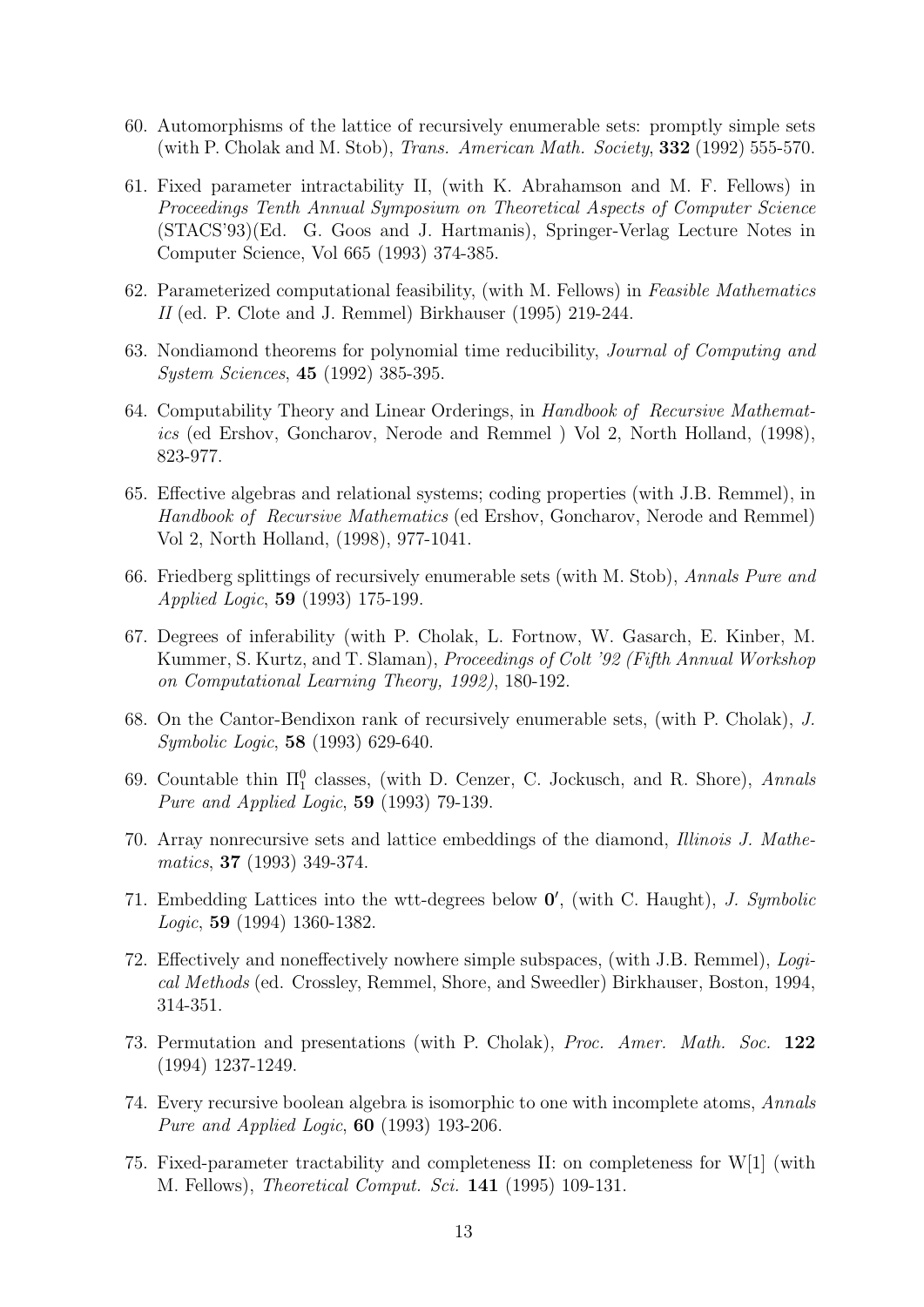- 76. Recursively enumerable  $m$  and  $tt$  degrees III: realizing all finite distributive lattices (with P. Cholak), J. London Math. Soc., (2) 50 (1994) 440-453.
- 77. Fixed-parameter tractability and completeness III: some structural aspec ts of the W-hierarchy (with M. Fellows) in Complexity Theory: Current Research (Ed. K. Ambos-Spies, S. Homer and U. Schoning) Cambridge University Press, (1993) 166- 191.
- 78. Lattice nonembeddings and intervals in the recursively emumerable degrees, (with P. Cholak), Annals Pure and Applied Logic, 61, (1993), 195-222.
- 79. Decidability and definability for parameterized polynomial time m-reducibilities, (with P. Cholak) Logical Methods, (ed. Crossley, Remmel, Shore, and Sweedler) Birkhauser, Boston, 1994, 194-221.
- 80. On irreducible m-degrees, Rendiconti Seminario Matematico Dell'Universita e Del Politecnico di Torino, (Rend. Sem. Mat. Univ. Pol. Torino), 51, (1993) 109-112.
- 81. Parameterized learning complexity, (with M. Fellows and P. Evans) in Proceedings of the Sixth Annual Conference on Computational Learning Theory, ACM Press, New York, (1993) 51-57.
- 82. The parameterized complexity of some problems in logic and linguistics, (extended abstract) (with M. Fellows, B. Kapron, M. Hallett, and T. Wareham), in Proceedings of the Workshop on Structural Complexity and Recursion Theoretical Methods in Logic Programming, October 29, Vancouver, Canada (ed. Blair, H., V. Marek, A. Nerode, J. Remmel) Mathematical Sciences Institute Publ. (1993) 44-58. Final version in Logic at St. Petersberg (Ed. A. Nerode and Yu. Matiyasevich) Springer Verlag Lecture Notes in in Computer Science, Vol 813, (1994) 89-101
- 83. Every low boolean algebra is isomorphic to a recursive one, (with C. Jockusch) Proceedings Amer. Math. Society, 122, No. 3, November 1994, pp. 871-880.
- 84. Highness and bounding minimal pairs, (with S. Lempp and R. Shore), Mathematical Logic Quarterly 39 (1993) 475-491.
- 85. Fixed-parameter tractability and completeness I: basic results, (with M. Fellows), SIAM J. Computing 24 (1995), 873-921.
- 86. There is no plus-capping degree, (with S. Lempp), Archive for Mathematical Logic, 33 (1994) 109-119.
- 87. Fixed-paramater tractability and completeness IV: on completeness for W[P] and PSPACE analogues, (with K. Abrahamson and M. Fellows), Annals Pure and Applied Logic, 73, (1995) 235-276.
- 88. On the structure of parameterized problems in NP (extended abstract), (with L. Cai, J. Chen and M. Fellows,) in Proceedings Eleventh Annual Symposium on Theoretical Aspects of Theoretical Computer Science, 1994 (STACS '94) (Ed. E. Mayr and k. Wagner), Springer-Verlag, Lecture Notes in Computer Science, Vol 775, (1994) 509-520. Final Version in Information and Computation, Vol 123 (1995) 38-49.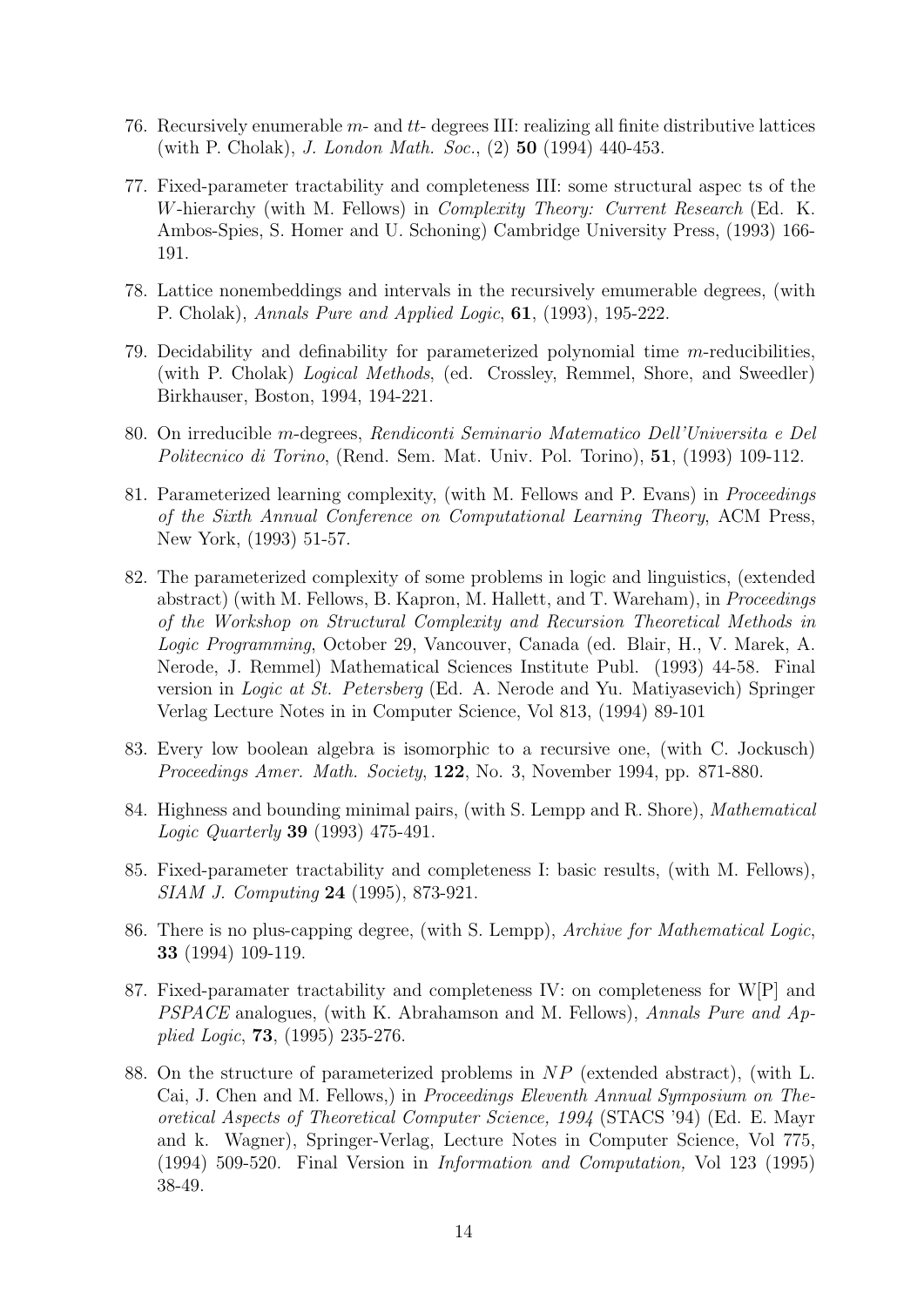- 89. A rank one cohesive set, (with Yue Yang), Annals Pure and Applied Logic, 68 (1994) 161-171.
- 90. The parameterized complexity of sequence alignment and consensus, (extended abstract) (with H. Bodlaender, M. Fellows, and H. Todd Wareham), in Combinatorial Pattern Matching, (5th Annual Symposium, CPM'94, Asilomar June 1994) (Ed. Maxime Crochemore and Dan Gusfield) Lecture Notes in Computer Science Vol 807 (1994) 15-30.
- 91. Parameterized Complexity Analysis in Computational Biology, (with H. Bodlaender, M. Fellows, M. Hallett, and H. Todd Wareham), in IEEE Computer Society Workshop on Shape and Pattern Matching in Computational Biology, held in conjunction with the 1994 IEEE Conference on Computer Vision and Pattern Recognition, June 1994. Final Version appeared in Computer Applications in the Biosciences, 11, (1995), 49-57
- 92. The Parameterized Complexity of Short Computation and Factorization, (with L. Cai, J. Chen and M. Fellows), Proceedings of the Sacks Symposium, in Archive for Mathematical Logic, Vol. 36, No 4/5 (1997), 321-338.
- 93. The structure of honest polynomial m-degrees, (with B. Gasarch and M. Moses), Annals of Pure and Applied Logic, 70 (1994), 1-27.
- 94. The parameterized complexity of sequence alignment and consensus, (with H. Bodlaender, M. Fellows and H. Todd Wareham), *Theoretical Computer Science*, 147, (1995) 31-54.
- 95. Lattice embedding below a non-low<sub>2</sub> recursively enumerable degree, (with R. Shore), Israel Journal of Mathematics, 94 (1996), 221-246.
- 96. Degree theoretical definitions of the  $\log_2$  recursively enumerable sets, (with R. Shore), J. Symbolic Logic, 60 (1995) 727-756.
- 97. Advice classes of parameterized tractability, (with L. Cai, J. Chen, and M. Fellows), Ann. Pure and Applied Logic, 84 (1997), 119-138. Corrigendum: Volume 169, Issue 5, May 2018, Pages 463-465.
- 98. On the structure of parameterized problems in NP, (with L. Cai, J. Chen and M. Fellows,), *Information and Computation*, **123** (1995), 38-49.
- 99. Array nonrecursive degrees and genericity, (with C. Jockusch and M. Stob) in Computability, Enumerability, Unsolvability, (ed. Cooper, Slaman, and Wainer), London Mathematical Society Lecture Notes Series Vol 224, Cambridge University Press (1996), 93-105.
- 100. (with S. Lempp and R. Shore) Jumps of minimal degrees below  $0'$ , *Journal of the* London Mathematical Society, 54, No. 2 (1996), 417-439.
- 101. There is no fat orbit, (with L. Harrington) Annals of Pure and Applied Logic, 80 (1996), 227-289.
- 102. Parameterized circuit complexity and the W-hierarchy, (with M. Fellows and K. Regan), Theoretical Computer Science. Vol. 191 (1998), 97-115.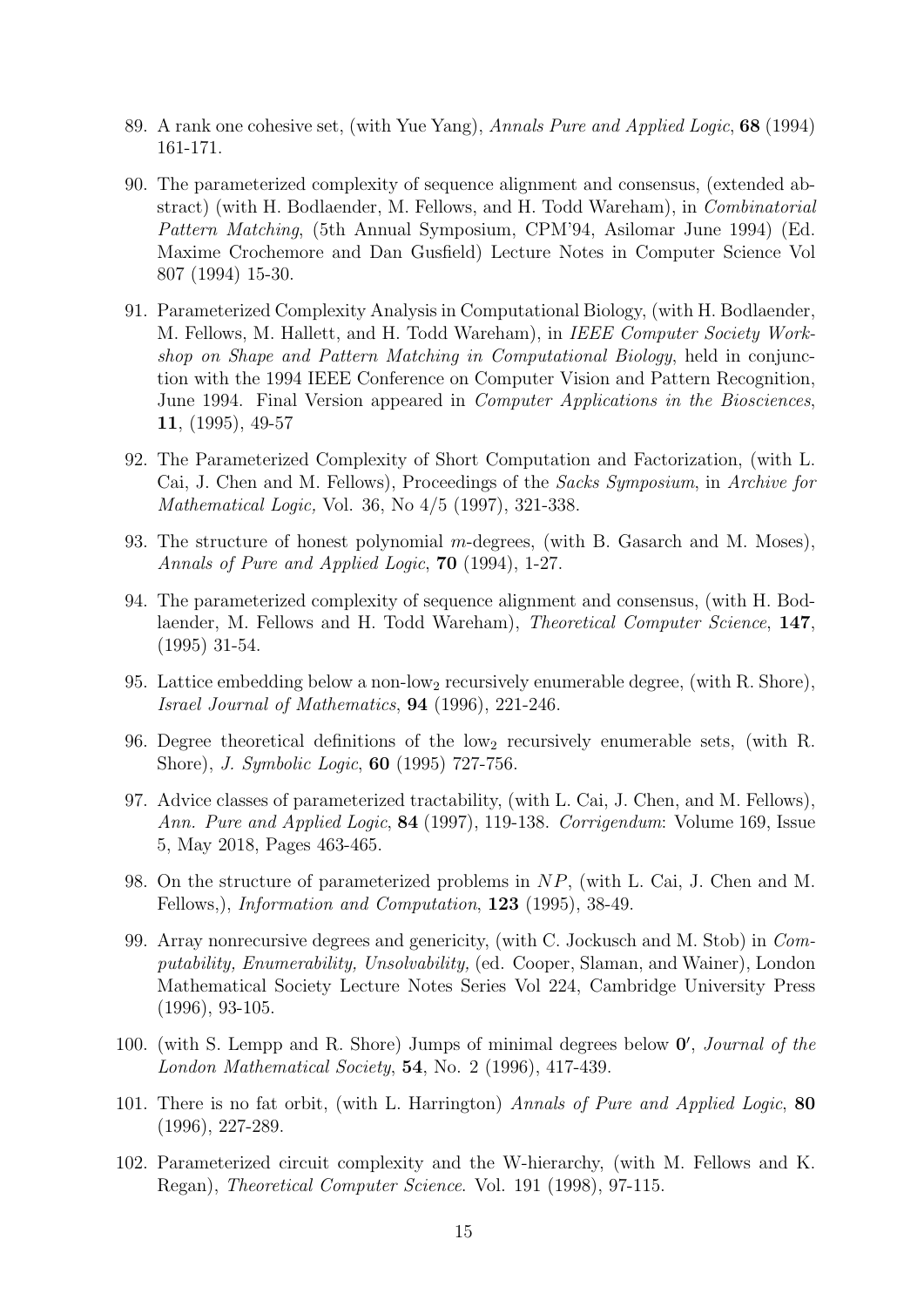- 103. Minimal pairs in initial segments of the recursively enumerable degrees, (with M. Stob), Israel Journal of Mathematics, 100 (1997), 7–27
- 104. On presentations of algebraic structures, in Complexity, Logic and Recursion Theory, (A. Sorbi, ed.), Marcel Dekker, Lecture Notes in Pure and Applied Mathematics, Vol. 197 (1997), 157-206.
- 105. There is no degree invariant half jump, (with R. Shore), Procedings of the American Mathematical Society. Vol. 125 (1997), 3033-3037.
- 106. Contiguity and distributivity in the enumerable degrees, (with S. Lempp), Journal of Symbolic Logic, Vol. 62 (1997), 1215-1240. (Corrigendum in ibid Vol 67 (2002) 1579-1580.)
- 107. On the universal splitting property, Mathematical Logic Quarterly, 43 (1997) 311- 320.
- 108. Intervals without critical triples, (with P. Cholak and R. Shore), in Logic Colloquium '95, , (Ed. Johann A. Makowsky and Elena V. Ravve), Lecure Notes in Logic, Vol. 11, Springer-Verlag (1998) 17-43.
- 109. The parameterized complexity of relational database queries and an improved characterization of  $W[1]$ , (with M. Fellows and U. Taylor), in *Combinatorics*, *Complex*ity and Logic,, Proceedings of DMTCS '96, (D. Bridges, C. Calude, J. Gibbons, S. Reeves, I Witten, Eds) Springer-Verlag (1996), 194-213.
- 110. Difference sets and computability theory, (with Z. Feuredi, C. Jockusch, and L. Rubel), Annals Pure and Applied Logic. Vol. 93 (1998), 63-72.
- 111. Undecidability results for low complexity degree structures, (with A. Nies), in Proceedings Complexity Theory, 12th Annual Conference, (1997) 128-132.
- 112. Splitting Theorems and the Jump Operator, (with R. Shore) Annals Pure and Applied Logic, Vol. 94 (1998), 45-52.
- 113. On computing graph minor obstruction sets, (with Kevin Cattell Michael J. Dinneen, Michael R. Fellows, and Michael A. Langston) Theor. Comp. Science. Vol. 233 (2000), 107-127.
- 114. Threshold dominating sets and an improved characterization of W[2], (with M. Fellows) Theoretical Computer Science Vol. 209 (1998), 123-140.
- 115. Descriptive complexity and the W-hierarchy, (with M. Fellows and K. Regan), in Proof Complexity and Feasible Arithmetic AMS-DIMACS Proceedings Series Vol. 39, (1998) (P. Beame and S. Buss, ed.), 119-134.
- 116. Effective presentability of Boolean algebras of Cantor–Bendixson rank 1, with C. Jockusch, Journal of Symbolic Logic, Vol. 64 (1999), 45-52.
- 117. Infima in the recursively enumerable weak truth table degrees (with R. Blaylock and S. Lempp) Notre Dame J. Formal Logic Vol 38 (1997), 406-419.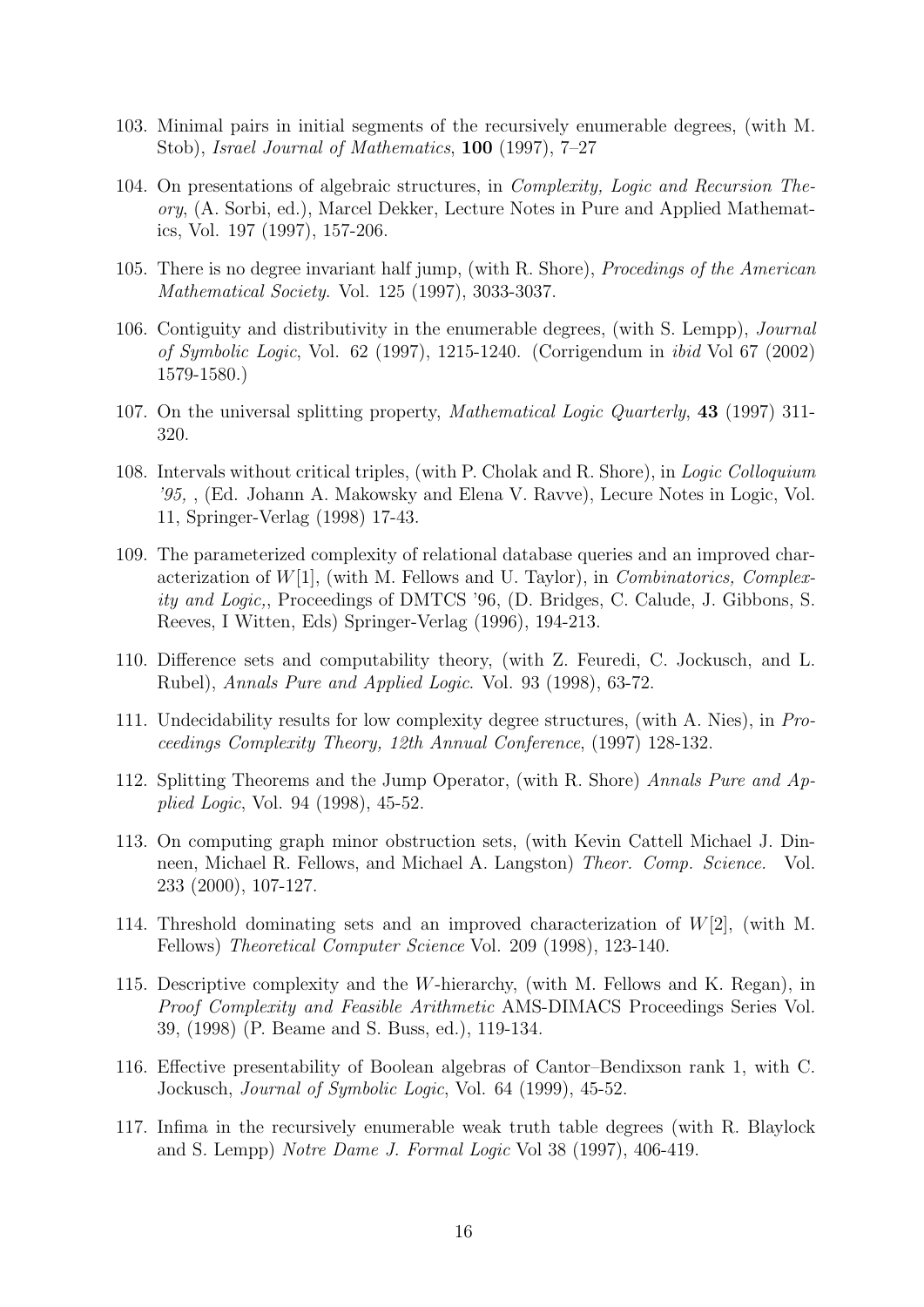- 118. The Parameterized Complexity of Some Fundamental Problems in Coding Theory, (with M. Fellows, G. Whittle and Alexander Vardy) SIAM J. Comput. Vol. 29 (1999), 545-570.
- 119. A note on the computability of graph minor obstruction sets for monadic second order ideals, (with B. Courcelle and Mike Fellows), Journal of Universal Computer Science, Vol. 3 (1997), 1194-1198
- 120. Enumerable sets and quasi-reducibility, (with G. LaForte and A. Nies), Annals of Pure and Applied Logic Vol. 95 (1998), 1-35.
- 121. Parameterized complexity: a systematic method for confronting computational intractability, (with M. Fellows and U. Stege) Contemporary Trends in Discrete Mathematics, (R. Graham, J. Krachovil, J. Nesetril, and F. Roberts, eds) DIMACS Vol. 49, American Mathematical Society, (1999) 49-100.
- 122. Computational tractability: the view from mars, (with M. Fellows and U. Stege) Bulletin of the European Association for Theoretical Computer Science, No. 69, (1999), 73-97.
- 123. Parameterized complexity after (almost) 10 years: Review and Open Questions, (with Mike Fellows), in *Combinatorics, Computation*  $\mathcal{B}$  *Logic*, Springer-Verlag, 1999, 1-33.
- 124. Uniformly hard languages (with L. Fortnow.) in Complexity Theory, Annual Conference, 1998, 228-235. Journal Version in Theoretical Computer Science, 298(2):303- 315, 2003
- 125. Initial segments of computable linear orderings. (with B. Khoussainov and R. Coles) Order Vol. 14 (1997-1998), 107-124
- 126. Index sets and parametric reductions, (with M. Fellows) Archive for Mathematical Logic. Vol. 40 (2001), 329-348.
- 127. On the proof theoretical strength of the Dushnik-Miller theorem for countable linear orderings, (with S. Lempp) in, Recursion Theorey and Complexity, (Arslanov and Lempp, eds) de Gruyter, 1999, 55-58.
- 128. A  $\Delta_2$  set of barely  $\Sigma_2$  degree, (with G. LaForte and S. Lempp) *Journal of Symbolic* Logic, Vol. 64 (1999), 1700-1718.
- 129. A note on btt-degrees, Rendiconti Seminario Matematico Dell'Universita e Del Politecnico di Torino, (Rend. Sem. Mat. Univ. Pol. Torino), Vol 58 (2000), 449-456.
- 130. The Complexity of Irredundant Sets Parameterized By Size, (with M. Fellows and V. Raman), Discrete Applied Math. Vol. 100 (2000), 155-167.
- 131. Undecidability results for low complexity time classes, (with A. Nies) Journal of Computing and Sys. Sci. Vol. 60 (1999), 465-479.
- 132. Every set has a least jump enumeration, (with R. Coles and T. Slaman) Journal London Math. Soc. (2) Vol. 62 (2000), 641-649.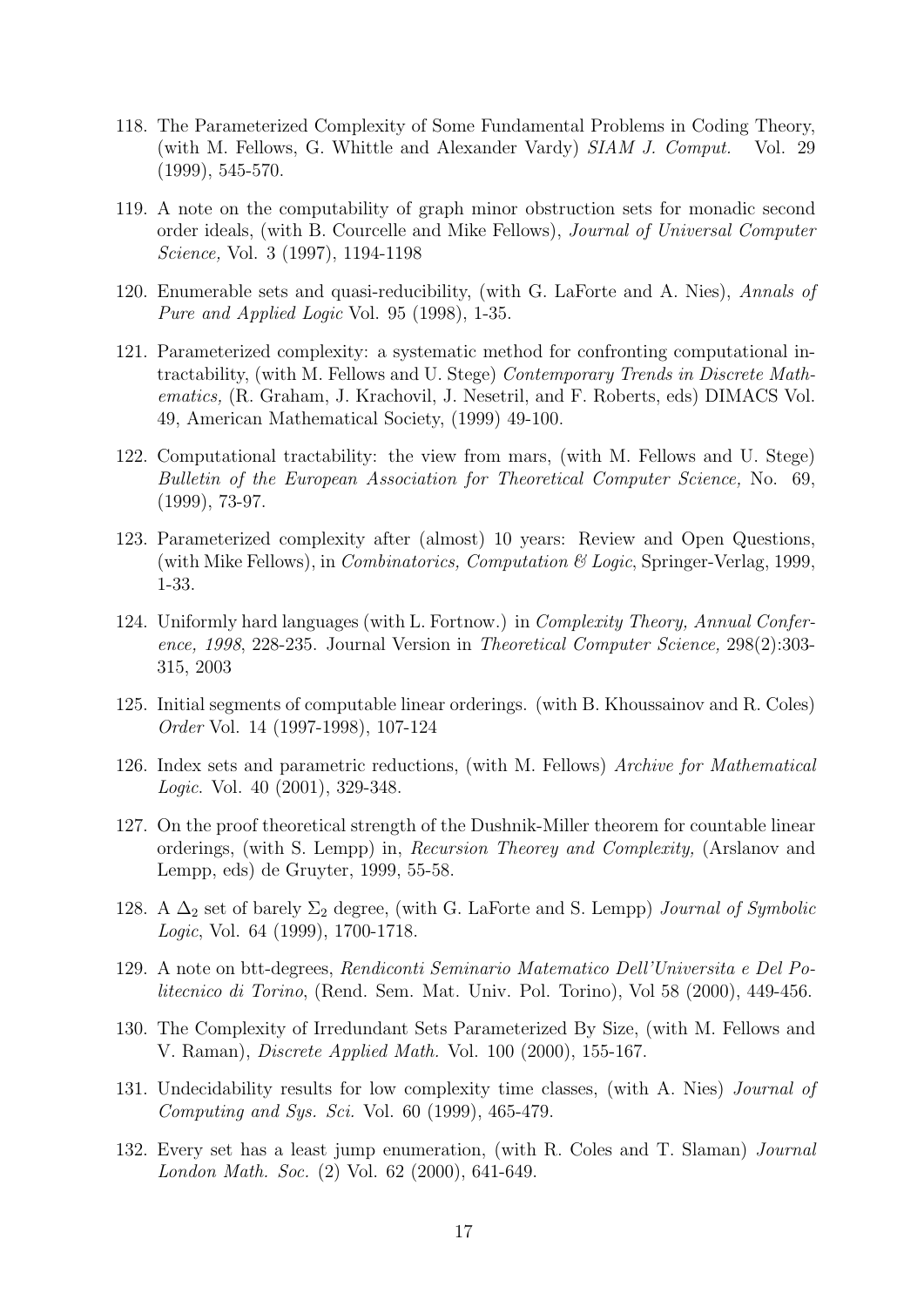- 133. Computability, Definability and Algebraic Structures, in Proceedings of the 7th and 8th Asian Logic Conferences, World Scientific, 2003, 63-102.
- 134. Some Orbits for  $\mathcal{E}$ , (with Peter Cholak and E. Herrmann) Annals Pure and Applied Logic Vol. 107 (2001), 193-226.
- 135. Genericity and Ershov's Hierarchy, (with Amy Gale) Mathematical Logic Quarterly Vol. 47 (2) (2001), 161-182.
- 136. A  $\Delta_2^0$  set with no low subset in it or its complement, (with D. Hirschfeldt, S. Lempp, and R. Solomon) Journal of Symbolic Logic Vol. 66 (2001), 1371-1381.
- 137. Questions in computable algebra and combinatorics, (with J. Remmel) in Computability Theory and its Applications, (Cholak, Lempp, Lermann, and Shore eds.), Contemporary Math, Vol. 257, AMS Publ., 2000, 95-126.
- 138. Automorphisms of the lattice of  $\Pi_0^1$  classes: perfect thin classes and anr degrees, (with P. Cholak, R. Coles and E. Herrmann) Trans. Amer. Math. Soc. Vol. 353 (2001), 4899-4924.
- 139. Presentations of computably enumerable reals, (with G. LaForte) Theoretical Computer Science Vol. 284 (2002), 539-555.
- 140. Maximal contiguous degrees, (with P. Cholak and R. Walk) Journal of Symbolic Logic Vol. 67 (2002), 409-437.
- 141. Randomness, computability, and density, with D. Hirschfeldt and A. Nies, SIAM J. Comput. Vol. 31 (2002), 1169-1183. (Extended abstract appeared in Symposium for Theoretical Aspects of Computer Science, STACS'01 January, 2001. Lecture Notes in Computer Science, Springer-Verlag, (Ed A. Ferriera and H. Reichel, 2001, 195-201)
- 142. Parameterized Complexity for the Skeptic, in Computational Complexity, 18th Annual Conference, IEEE, 2003, 147-169.
- 143. The reverse mathematics of the Nielson-Schrier Theorem, (with D. Hirschfeldt, S. Lempp, and R. Solomon) in Proceedings International Conference on Mathematical Logic Honouring Ershov on his 60th Birthday and Mal'tsev on his 90th Birthday, (ed. Goncharov et. al.), Novosibirsk, 2002, 59-71.
- 144. Uniformity in Computable Structure Theory, (with D. Hirschfeldt and B. Khoussainov), Algebra and Logic Vol. 42, No. 5, 2003, 318-332.
- 145. Degree Spectra of relations on boolean algebras, (with S. Goncharov and D. Hirschfeldt) Algebra and Logic Vol. 42, No. 2, 2003, 105-111.
- 146. Computably Enumerable Reals and Uniformly Presentable Ideals, (with S. Terwijn) Archive for Mathematical Logic Vol. 48 (2002), 29-40.
- 147. Decomposition and infima in the c.e. degrees, (with G. LaForte and R. Shore) Journal of Symbolic Logic Vol. 68 (2003), 551-579.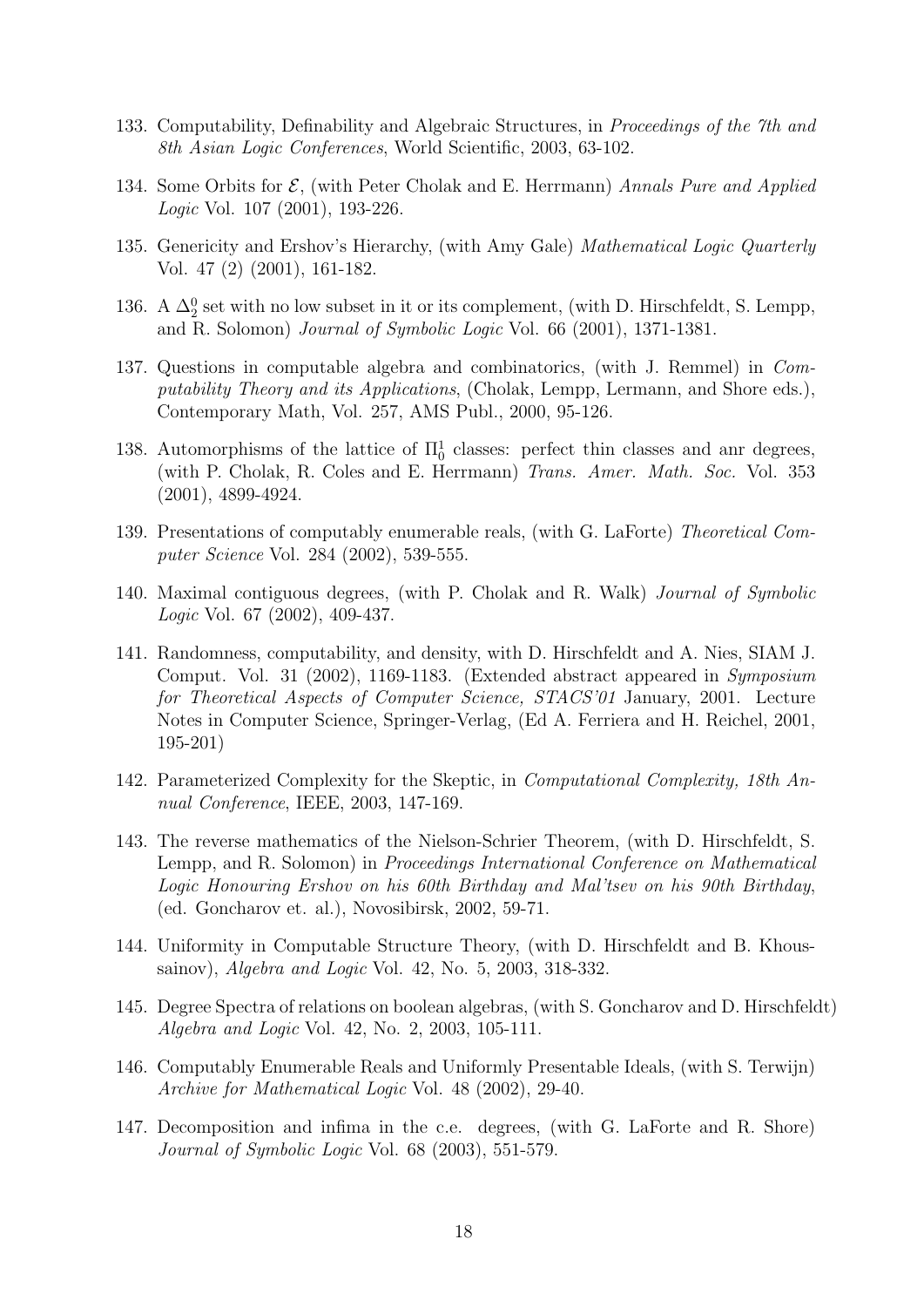- 148. Computability-theoretical and proof-theoretical aspects of partial and linear orderings, (with D. Hirschfeldt, S. Lempp, and R. Solomon) Israel J. Math. vol 138, 2003, pp 271-289.
- 149. Complementing Cappable Degrees in the Difference Hierarchy (with A. Li and G. Wu), Annals of Pure and Applied Logic. Vol. 125 (2004), 101-118.
- 150. The Kolmogorov Complexity of Random Reals, with Yu Liang and Ding Decheng Annals of Pure and Applied Logic Volume 129, Issues 1-3 , (2004), 163-180
- 151. Some Computability-Theoretical Aspects of Reals and Randomness, in The Notre Dame Lectures, (Peter Cholak, ed.) Vol. 18 in the Lecture Notes in Logic series published by the Association for Symbolic Logic. (2005) 97-146.
- 152. Hahn's Theorem, Archimedian Classes and reverse mathematics, (with Reed Solomon), Reverse Mathematics, 2001 Lecture Notes in Logic Vol 21 (ed. S. Simpson). Association for Symbolic Logic, A. K. Peters, Massachussetts (2005) 147-163.
- 153. Randomness and reducibility, (with G. LaForte and D. Hirschfeldt) extended abstract appeared in Mathematical Foundations of Computer Science, 2001 J. Sgall, A. Pultr, and P. Kolman (eds.), Mathematical Foundations of Computer Science 2001, Lecture Notes in Computer Science 2136 (Springer, 2001), 316–327). final version in Journal of Computing and System Sciences. Vol. 68 (2004), 96-114.
- 154. Trivial Reals, with D. Hirschfeldt A. Nies and F. Stephan, extended abstract in Computability and Complexity in Analysis Malaga, (Electronic Notes in Theoretical Computer Science, and proceedings, edited by Brattka, Schröder, Weihrauch, FernUniversität, 294-6/2002, 37-55), July, 2002. Final version appears in Proceedings of the 7th and 8th Asian Logic Conferences, World Scientific, 2003, 103-131.
- 155. Cutting Up Is Hard To Do: the Parameterized Complexity of k-Cut and Related Problems, (with Vladimir Estivill-Castro, Michael R. Fellows, Elena Prieto-Rodriguez and Frances A. Rosamond) Electronic Notes in Theoretical Computer Science, Vol. 78 (2003), 205-218.
- 156. Invariance and noninvariance in the lattice of  $\Pi_1^0$  classes, (with P. Cholak), *Journal* of the London Mathematical Society (2) Vol. 70 (2004), 735-749.
- 157. On Schnorr randomness, (with Evan Griffiths), extended abstract in Computability and Complexity in Analysis Malaga, (Electronic Notes in Theoretical Computer Science, and proceedings, edited by Brattka, Schröder, Weihrauch, FernUniversität, 294-6/2002, 25-36)July, 2002. Final version in Journal of Symbolic Logic. Vol 69 (2) (2004), 533-554.
- 158. On Kurtz randomness, (with E. Griffiths and S. Reid) Theoretical Computer Science Vol. 321 (2004), 249-270.
- 159. On Schnorr and computable randomness, martingales, and machines, with E. Griffiths and G. LaForte. Mathematical Logic Quarterly. Vol. 50, No 6 (2004), 613-627.
- 160. Completing pseudojump operators, (with R. Coles, C. Jockusch and G. LaForte) Annals of Pure and Applied Logic. Vol. 136 (2005), 297-333.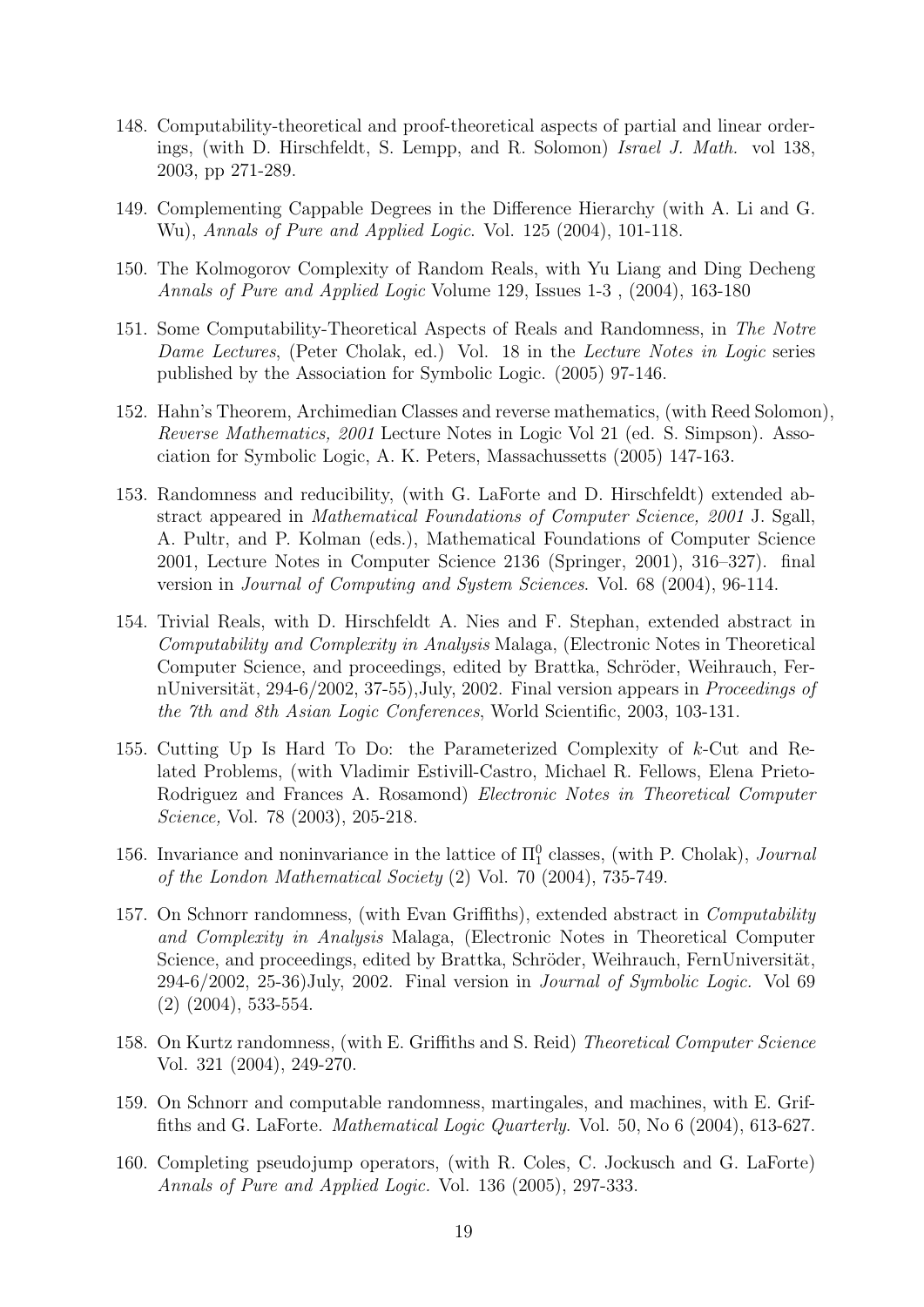- 161. Degrees of d.c.e. reals, (with G. Wu and X. Zheng) Mathematical Logic Quarterly. Vol. 50 (2004), 345-350.
- 162. There are no low maximal d.c.e. degrees, (with Yu Liang) Notre Dame Journal of Formal Logic, Vol. 45 (2004), 147-159.
- 163. Some recent progress in algorithmic randomness, in Proceedings of the 29 th Annual Conference on Mathematical Foundations of Computer Scence, Prague, August 2004 (invited paper) (J. Fiala, V. Koubek and J. Kratochvil eds), Springer-Verlag, Lecture Notes in Computer Science, Vol. 3153 (2004), 42-81.
- 164. A basis theorem for  $\Pi_1^0$  classes of positive measure with applications to random reals, (with J. Miller) Proceedings of the American Mathematical Society. Vol. 134 (2006), 283-288.
- 165. (with Catherine McCartin) Online problems, pathwidth, and persistence, Proceedings IWPEC 2004. Springer-Verlag Lecture Notes in Computer Science 3162, pp 13-24, 2004.
- 166. On Self-Embeddings of Computable Linear Orderings (with C. Jockusch and J. Miller) Annals of Pure and Applied Logic Volume 138, Issues 1-3 (2006), 52-76.
- 167. Bounded persistence pathwidth, (with Catherine McCartin) in Proceedings of CATS 2005, Computing, The Australasian Theory Symposium, Conferences in Research and Practice in Information Technology, Vol 41, pp 51-56, 2005.
- 168. Some New Directions and Questions in Parameterized Complexity, (with Catherine McCartin), Developments in Language Theory, 2004, (Edited by C. Calude, E. Calude, and M. Dinneen) Springer Verlag Lecture Notes in Computer Science Vol. 3340 (2004), 12-26. (Invited Paper)
- 169. Schnorr dimension (with W. Merkle and J. Reimann) preliminary version appeared in Computability in Europe, 2005, Springer-Verlag Lecture Notes in Computer Science Vol. 3526 (2005) 96-105. Final version in Mathematical Structures in Computer Science Vol. 16 (2006), 789-811.
- 170. Five Lectures on Algorithmic Randomness, in Computational Prospects of Infinity, Part I: Tutorials (Ed. C. Chong, Q. Feng, T. A. Slaman, W. H. Woodin and Y. Yang) Lecture Notes Series, Institute for Mathematical Sciences, National University of Singapore Vol 14, World Scientific, Singapore, 2008, 3-82.
- 171. Relativizing Chaitin's Halting Probability (with D. Hirschfeldt, J. Miller, and A. Nies) Journal of Mathematical Logic. Vol. 5 (2005), 167-192.
- 172. Arithmetical Sacks Forcing, (with Liang Yu) Archive for Mathematical Logic, Vol. 45, No 6. (2006), 715-720.
- 173. Totally  $\langle \omega^{\omega}$ -computably enumerable degrees and m-topped degrees, (with Noam Greenberg), in Proceedings of TAMC 2006: Theory and Applications of Models of Computation, (Jin-Yi Cai, S. Barry Cooper, and Angsheng Li, eds), Springer-Verlag Lecture Notes in Computer Science, Vol. 3959, (2006) 46-60.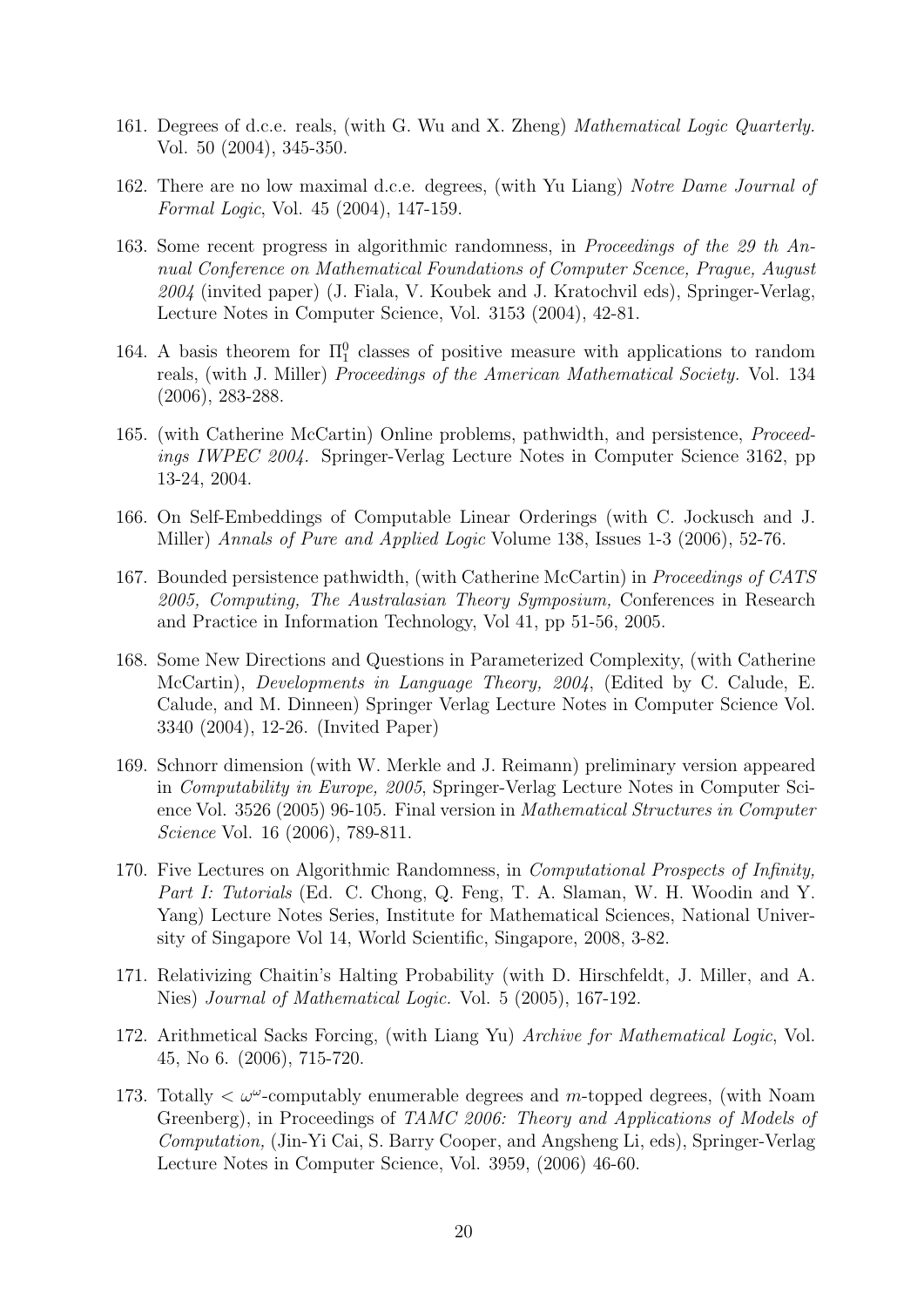- 174. Every 1-generic computes a properly 1-generic, (with Barbara Csima, Noam Greenberg, Denis Hirschfeldt, and Joe Miller), Journal of Symbolic Logic. Vol. 71, No. 4 (2006), 1385–1393.
- 175. Algorithmic randomness and computability, Proceedings of the 2006 International Congress of Mathematicians, Vol 2, European Mathematical Society, (2006), 1-26.
- 176. Lowness and  $\Pi_2^0$  nullsets, (with Andre' Nies, Yu Liang and Rebecca Weber) *Journal* of Symbolic Logic Vol. 71 (2006), 1044-1052.
- 177. Prompt Simplicity, Array Computability and Cupping, (with Noam Greenberg, Joe Miller, and Rebecca Weber), Computational Prospects of Infinity: Part II Presented Talks (Ed. C. Chong, Q. Feng, T. A. Slaman, W. H. Woodin and Y. Yang) Lecture Notes Series, Institute for Mathematical Sciences, National University of Singapore Vol 15, World Scientific, Singapore, 2008, 59-79.
- 178. Lowness for Computable Machines, (with Noam Greenberg, Nenad Mihailović, and A. Nies) Computational Prospects of Infinity: Part II Presented Talks (Ed. C. Chong, Q. Feng, T. A. Slaman, W. H. Woodin and Y. Yang) Lecture Notes Series, Institute for Mathematical Sciences, National University of Singapore Vol 15, World Scientific, Singapore, 2008, 79-87.
- 179. Online promise problems with online width metrics, (with Catherine McCartin) Journal of Computing and System Sciences, Vol. 73, No. 1 (2007), 57-72.
- 180. Parameterized approximation problems, (with Mike Fellows and Catherine Mc-Cartin), in International Workshop in Parameterized Complexity and Exact Computation, IWPEC, 2006, (H. Bodlaender and M. Langston, Eds.), Springer-Verlag Lecture Notes in Computer Science, Vol. 4169 (2006), 121-129.
- 181. Calibrating randomness, (with Denis Hirschfeldt, Andre Nies, and Sebastiaan Terwijn) Bulletin of Symbolic Logic, Vol. 12 (2006), 411-491.
- 182. The Sixth Lecture on Algorithmic Randomness, Logic Colloquium 2006, (S.B. Cooper, H. Geuvers, A. Pillay, and J. Vaananen, eds) Lecture Notes in Logic, Cambridge University press/ASL Publ., 2009, 103-134.
- 183. Undecidability of the structure of the Solovay degrees of c.e. reals, (with D. Hirschfeldt and G. LaForte) Journal of Comput. and Sys. Sci. Vol. 73 (2007), 769-787
- 184. Subspaces of computable vector spaces, (with D. Hirschfeldt, A. Kach, S. Lempp, J. Mileti, and A. Montalbán). *Journal of Algebra*. Vol. 314 (2007), 888-894.
- 185. Ideals in computable rings, (with S. Lempp, and J. Mileti) Journal of Algebra Vol. 314 (2007), 872-887.
- 186. Bounded fixed-parameter tractability and reducibility, (with J. Flum, M. Grohe, and M. Weyer) Annals of Pure and Applied Logic Vol. 148 (2007), 1-19.
- 187. Parameterized Algorithms, (with Catherine McCartin) in *Handbook of Algorithms* and Complexity, Second Edition (M. Atallah and M. Blanton, eds), CRC press, Boca Raton, USA, 2009, pp 25-1 to 25-30.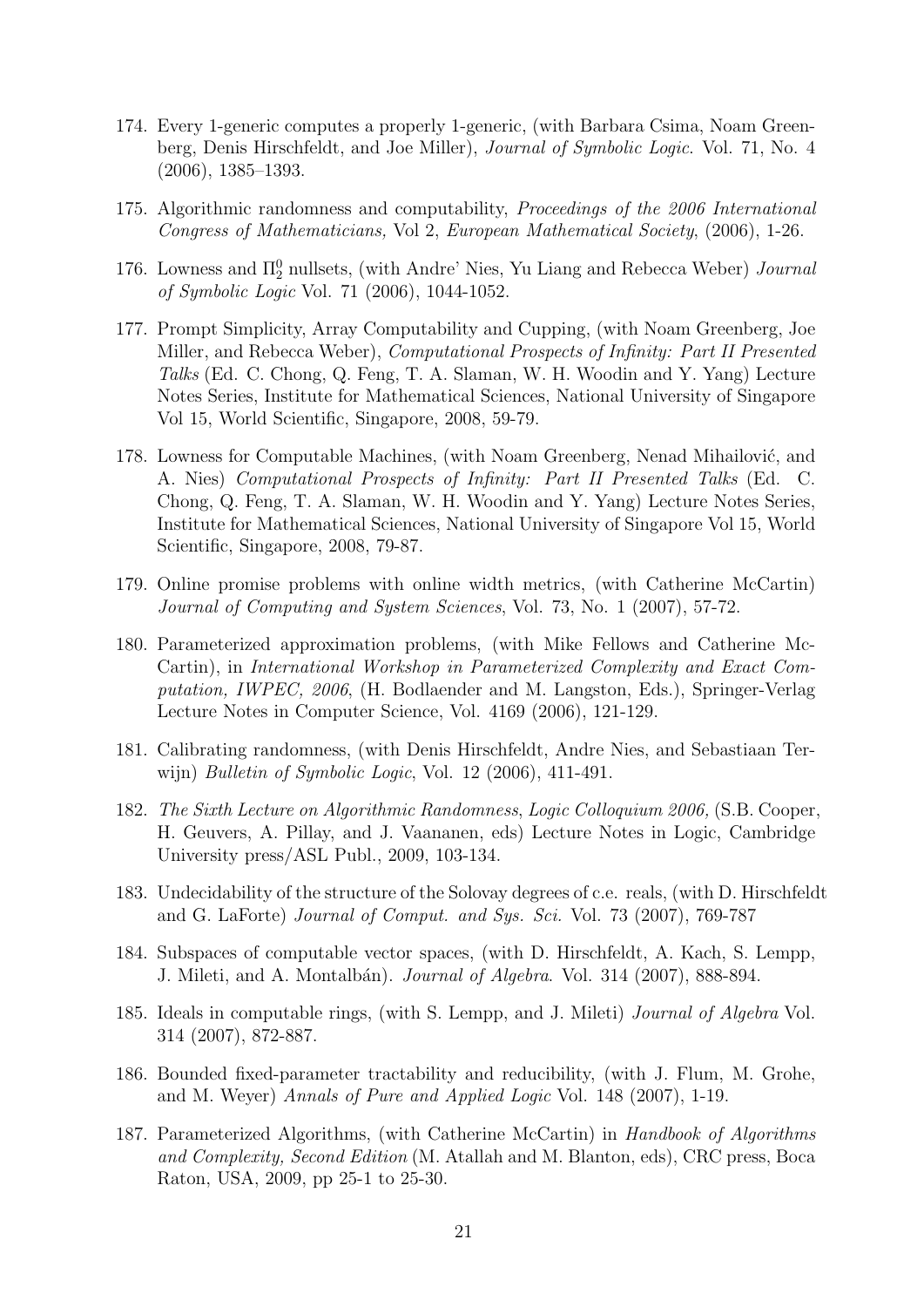- 188. Strong jump traceablilty I, the computably enumerable case (with Peter Cholak and Noam Greenberg) Advances in Mathematics Vol. 217 (2008), 2045-2074.
- 189. The upward closure of a perfect thin class, (with Noam Greenberg and Joe Miller), Annals of Pure and Applied Logic, Vol. 165 (2008), 51-58.
- 190. The Complexity of Orbits of Computably Enumerable Sets, (with Peter Cholak and Leo Harrington), *Bulletin of Symbolic Logic*. Vol. 14, No. 1 (2008), 69-87.
- 191. On the orbits of computably enumerable sets, (with P. Cholak and L. Harrington) Journal of the American Mathematical Society Vol. 21, No. 4 (2008), 1105-1135.
- 192. Slender Classes, (with A. Montalbán) Journal of the London Mathematical Society, Vol. 78, No. 1 (2008), 36-50.
- 193. Totally  $\lt \omega$  computably enumerable degrees and bounding critical triples, (with Noam Greenberg and Rebecca Weber), Journal of Mathematical Logic, Vol. 7  $(2007), 145 - 171.$
- 194. Degree spectra of unary relations on  $(\omega, \leq)$ , (with Bhakhadyr Khoussianov, Joseph Miller and Liang Yu), in proceedings of the International Congress in Logic, Methodology and Philosophy of Science, Beijing, 2007. King's College Publications, London, 2009, 36-55.
- 195. (with A. Montalbán) The isomorphism problem for torsion-free abelian groups is analytic complete, Journal of Algebra. Vol. 320 (2008), 2291-2300.
- 196. Parameterized approximation of dominating set problems, (with M. Fellows, C. McCartin and F. Rosamond), Information Processing Letters Vol. 109(1) (2008), 68-70.
- 197. Turing degrees of reals of positive effective packing dimension, (with Noam Greenberg) Information Processing Letters. Vol. 108 (2008), 298-303.
- 198. The Computer Journal Special Issue: Foreword by Guest Editors, (with Mike Fellows and Mike Langston), The Computer Journal, Vol. 51, No 1. (2008), 1-6.
- 199. On Problems without Polynomial Kernels (Extended Abstract), (with Hans Bodlaender, Mike Fellows, and Danny Hermelin) in Proceedings of Automata, Languages and Programming, 35th International Colloquium, ICALP 2008, Reykjavik, Iceland, July 7-11, 2008, Proceedings, Part I: Tack A: Algorithms, Automata, Complexity, and Games. Lecture Notes in Computer Science 5125 Springer 2008, 563-574. Final version in Journal of Computing and System Sciences. Vol. 75( No. 8): 423-434 (2009)
- 200. Working with strong reducibilities above totally  $\omega$ -c.e. degrees, (with George Barmpalias and Noam Greenberg) Transactions of the American Mathematical Society, Vol. 362 (2010), 777-813.
- 201. K-trivial degrees and the jump traceability hierarchy, (with George Barmpalias and Noam Greenberg), *Proceedings of the American Mathematical Society*. Vol. 137 (2009), 2099-2109.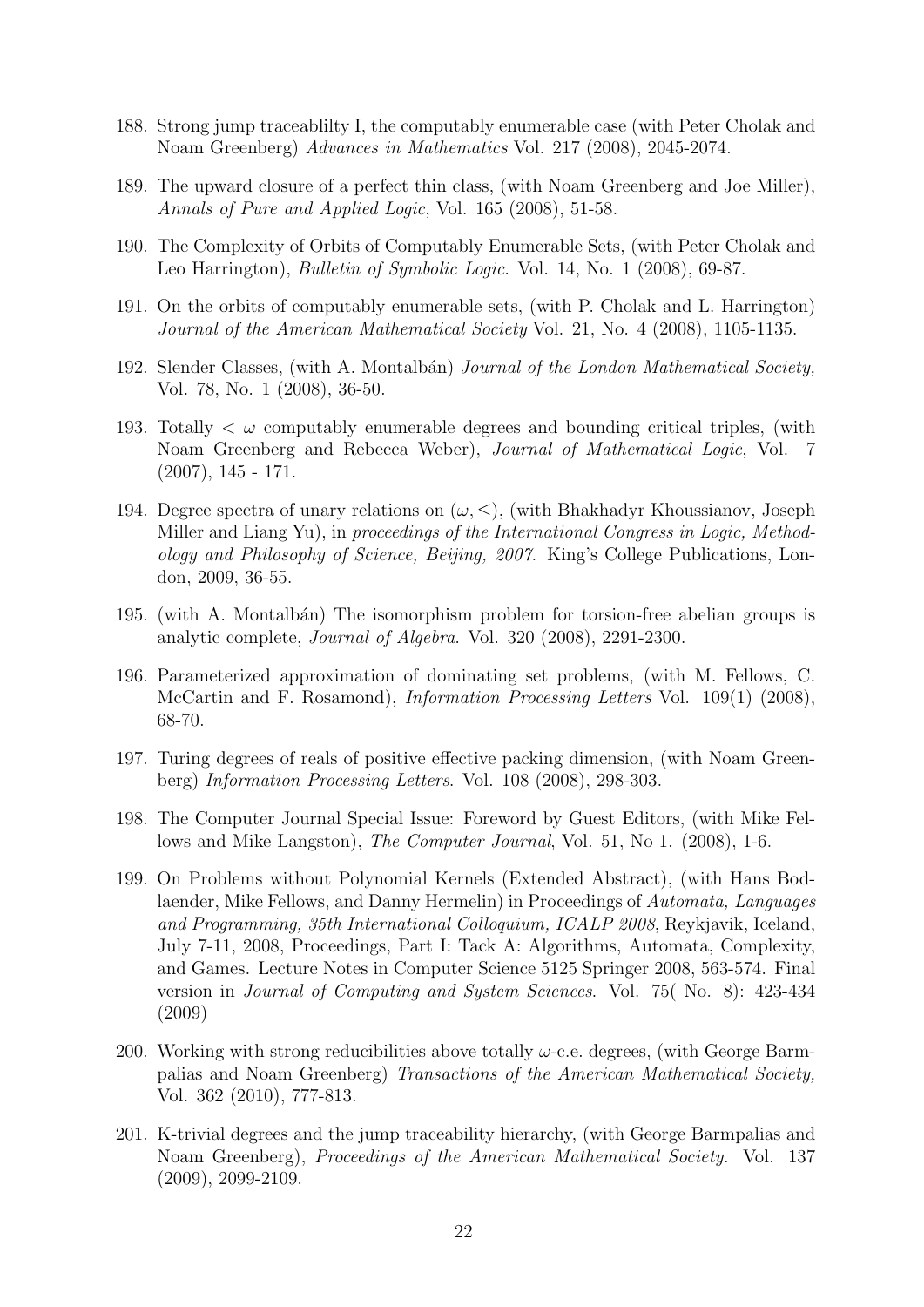- 202. Kolmogorov complexity and Solovay functions, (with Laurent Bienvenu) in Proceedings STACS 2009 in Leibniz International Proceedings in Informatics (Susanne Albers and Jean-Yves Marion, Eds) Schloss Dagstuhl - Leibniz-Zentrum fuer Informatik, Germany, 2009, 157-158.
- 203. On computable self embeddings of computable linear orderings, (with Bart Kastermans and Steffen Lempp) Journal of Symbolic Logic, Vol. 74 (4) (2009) 1352-1366.
- 204. Space Complexity of Abelian Groups (with D. Cenzer, J.B. Remmel and Z. Uddin) Archive for Math. Logic, Vol. 48 (2009), 63-76.
- 205. Lowness for Demuth randomness, (with Keng Meng Ng) in *Mathematical Theory* and Computational Practice, (Proceedings CiE 2009) Ambos-Spies, Löwe, Merkle, eds, Springer-Verlag, LNCS 5635, (2009) 154-166.
- 206. Limits on jump inversion for strong reducibilities, (with Barbara Csima and Keng Meng Ng), Journal of Symbolic Logic. Vol. 76, No. 4 (2011), 1287-1296.
- 207. Effective packing dimension and traceability, (with Keng Meng Ng), Notre Dame Journal of Formal Logic. Vol. 51(2) (2010), 279-290.
- 208. Jump inversions inside effectively closed sets with applications to randomness, (with George Barmpalias and Keng Meng Ng), *Journal of Symbolic Logic*. Vol. 74, No. 2 (2011), 491-508.
- 209. Binary trees with few labelled paths, with Noam Greenberg, Carl Jockusch and Kevin Milans. Combinatorica Vol. 31, No 3 (2011), 285-303.
- 210. Extensions of embeddings below computably enumerable degrees, (with Noam Greenberg, Andrew Lewis, and Antonio Montalbán) Transactions of the American Mathematical Society Vol. 365 (2013), 2977-3018.
- 211. Algorithmic randomness and complexity, in Randomness Through Computation, (H. Zenil, Ed) World Scientific, Singapore, 2011, 223–241.
- 212. Decidability and computability of certain torsion-free Abelian groups, (with Asher Kach, Sergei Goncharov, Julia Knight, Oleg Kudinov, Alexander Melnikov, and Dan Turetsky) Notre Dame Journal of Formal Logic. Vol. 51 (2010), 85-97.
- 213. Euclidean functions of computable Euclidean domains, (with Asher Kach), Notre Dame Journal of Formal Logic. Vol. 52 (No 2) (2011), 163-172.
- 214. Limitwise monotonic functions and their applications, (with Asher Kach and Dan Turetsky), in Proceedings of the 11th Asian Logic Conference, 2009. (Ed. T. Arai, Q. Feng, B. Kim, G. Wu and Y. Yang) World Scientific, 2012, 59-87.
- 215. On the complexity of the successivity relation in computable linear order ings, (with Steffen Lempp and Guohua Wu) *Journal of Mathematical Logic*. Vol. 10 (2010), 83-99.
- 216. Strong jump traceability II: K-triviality. (with Noam Greenberg) Israel Journal of Mathematics, Vol. 191 (2012), 647-667.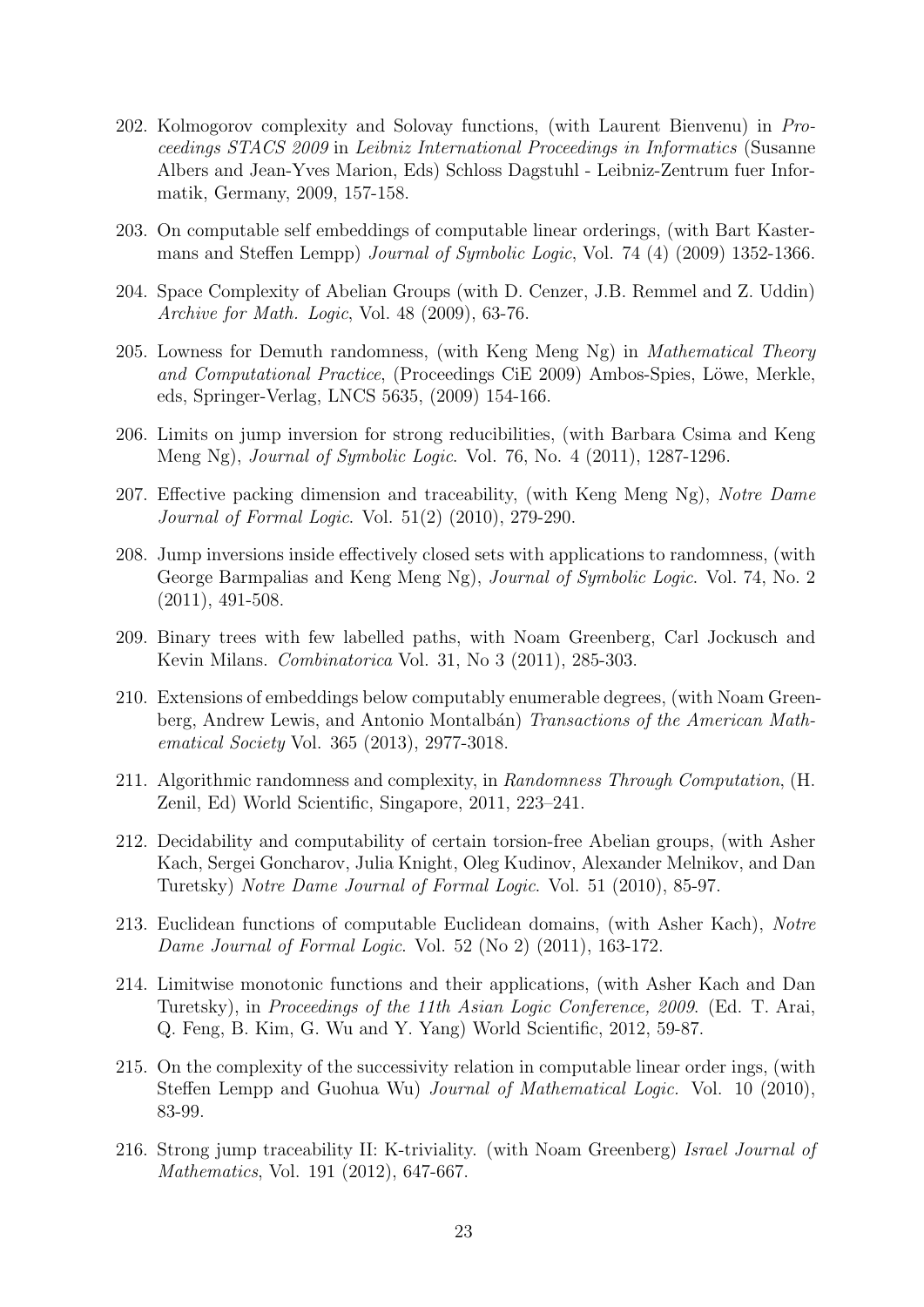- 217. Confronting intractability via parameters, (with Dimitrios Thilikos) Computer Science Review. Vol. 5 (2011), 279-317
- 218. Effective categoricity of abelian groups, (with Alexander Melnikov) Journal of Algebra Vol. 373, (2013), 223–248.
- 219. Computability Theory, Algorithmic Randomness and Turing's Anticipation, in Turing's Legacy, (R. Downey, Ed), Cambridge University Press, 2014. pp 90-123.
- 220. Computable Categoricity Versus Relative Computable Categoricity, (with Asher Kach, Steffen Lempp, and Dan Turetsky) Fundamentae Mathematica. Vol. 221 (2013), 129-159.
- 221. Characterizing Lowness for Demuth Randomness, (With Bienvenu, Greenberg, Nies and Turetsky), Journal of Symbolic Logic. Vol. 79 (2014), 526-56.
- 222. Lowness for Bounded Randomness, (with Selwyn Ng), Theoretical Computer Science A, Vol. 460 (2012), 1-9.
- 223. Pseudo-jump inversion, upper cone avoidance, and strong jump-traceability, (with Noam Greenberg) Advances in Mathematics, Vol. 237 (2013), 252-285.
- 224. Bounded randomness (with Paul Brodhead and Selwyn Ng), Festschrift for the 60th Birthday of Cris Calude (M. Dinneen, B. Khoussainov eds), Lecture Notes in Computer Science, Vol. 7160, Springer-Verlag, 2012, 59-70.
- 225. A Parameterized complexity tutorial, in Proceedings, Language and Automata Theory and Applications, LATA 2012, (ed A. Dediu and C. Martin-Vide) Springer-Verlag LNCS 7183 (2012), 38-56.
- 226. A basic parameterized complexity primer, The Multivariate Algorithmic Revolution and Beyond, Essays Dedicated to Michael R. Fellows on the Occasion of His 60th Birthday, Lecture Notes in Computer Science, Vol. 7370 (ed. Bodlaender, Downey, Fomin and Marx) Springer-Verlag LNCS 7370, 2012, 91-128
- 227. The birth and early years of parameterized complexity, The Multivariate Algorithmic Revolution and Beyond, Essays Dedicated to Michael R. Fellows on the Occasion of His 60th Birthday, Lecture Notes in Computer Science, Vol. 7370 (ed. Bodlaender, Downey, Fomin and Marx) Springer-Verlag LNCS 7370, 2012, 17-38.
- 228. Asymptotic density and computably enumerable sets, with Jockusch and Schupp. Journal of Mathematical Logic Vol. 13 (2013), 43 pages.
- 229. Completely decomposable groups and arithmetical categoricity, (with Alexander Melnikov), Transactions of the American Mathematical Society. Vol. 366 (2014), 4243-4266
- 230. Randomness, Computation and Mathematics, In How the World Computes: The Turing Centenary Conference, S.B. Cooper, A.Dawar, B. Löwe (eds.), CiE 2012, Lecture Notes in Computer Science 7318: Springer, Heidelberg, 2012, 162-181.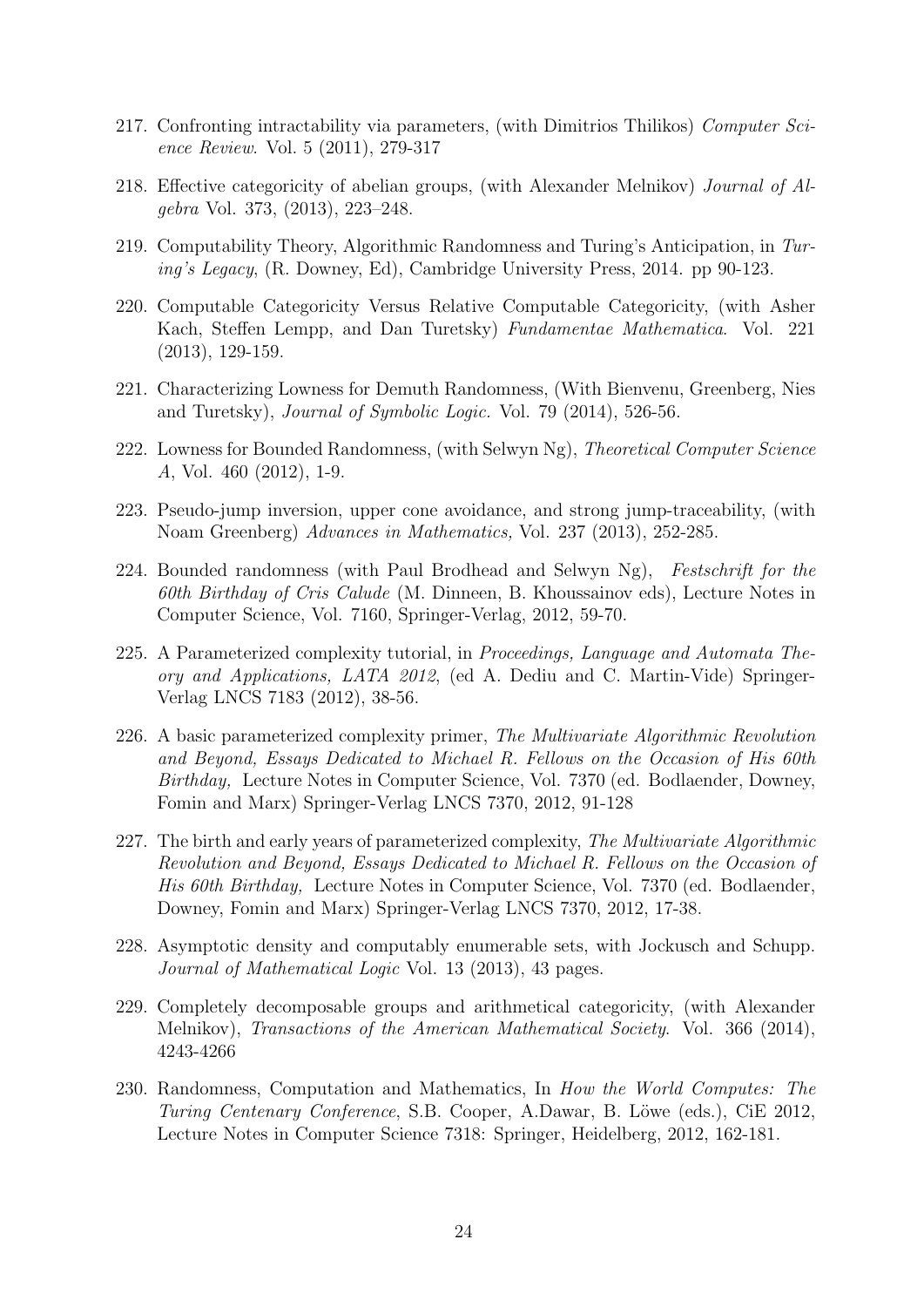- 231. The complexity of computable categoricity, (with Asher Kach, Steffen Lempp, Andrew Lewis, Antonio Montalbán and Dan Turetsky) Advances in Mathematics Vol. 268 (2015), 423-66
- 232. Dynamic Dominating Set and Turbo-Charging Greedy Heuristics, (with Judith Egan, Michael Fellows, Frances Rosamond, and Peter Shaw) Tsinghua Science and Technology, Vol. 19 (2014), 329-337.
- 233. Resolute Sequences in Initial Segment Complexity, (with George Barmpalias) in Proceedings of the 11th Asian Logic Conference, (Ed. Downey, Brendle, Goldblatt, Kim), World Scientific, 2013, 1-23.
- 234. Exact pairs for the ideal of the K-trivial sequences in the Turing degrees, (with George Barmpalias), Journal of Symbolic Logic, Vol. 79, (2014), 676 - 692
- 235. Asymptotic density and the Ershov hierarchy, with Carl Jockusch, Timothy Mc-Nicholl, and Paul Schupp Mathematical Logic Quarterly Vol. 61, Issue 3, (2015) 189-195.
- 236. Solovay functions and their applications to algorithmic randomness, (with L. Bienvenu, W. Merkle, A. Nies) Journal of Computing and System Sciences Volume 81, Issue 8, December 2015, 1575-1591.
- 237. Integer valued betting strategies and Turing degrees, (with Barmpalias and McInerney), Journal of Computing and System Sciences Volume 81, Issue 7, November 2015, Pages 1387-1412.
- 238. Iterated effective embeddings of abelian  $p$ -groups, (with Melnikov and Ng), *Inter*national Journal of Algebra and Computation. Vol. 24 (2014) 1055-1084.
- 239. Courcelle's Theorem for Triangulations, (with Benjamin Burton) Journal of Combinatorial Theory A Vol. 146 (2017), 264-294.
- 240. Computability theory, complexity theory, reverse mathematics and algorithmic randomness, in The Human Face of Computing, C. Calude, ed., Imperial College Press, Advances in Computer Science and Engineering Texts, Vol. 9, 2015, 203-224.
- 241. The Finite Intersection Property and Genericity (with Diamondstone, Greenberg and Turetsky), Mathematical Proceedings of the Cambridge Philosophical Society. Vol. 160 (02), 2016, 279 - 297
- 242. Random strings and truth table degrees of Turing complete c.e. sets (with M. Cai, R. Epstein, S. Lempp and J. Miller) Logical Methods in Computer Science. 10(3):15, 24 pp., 2014.
- 243. Minimal pairs in the c.e. truth table degrees, (with Keng Meng Ng) in *Proceedings* of the 13th Asian Logic Conference, ed X. Zhao, Q. Feng, B. Kim and L. Yu) World Scientific 2015, 53-67.
- 244. Abelian  $p$ -groups and the halting problem, (with Melnikov and Ng), Annals of Pure and Applied Logic. Vol. 167, (2016), 1123-1138.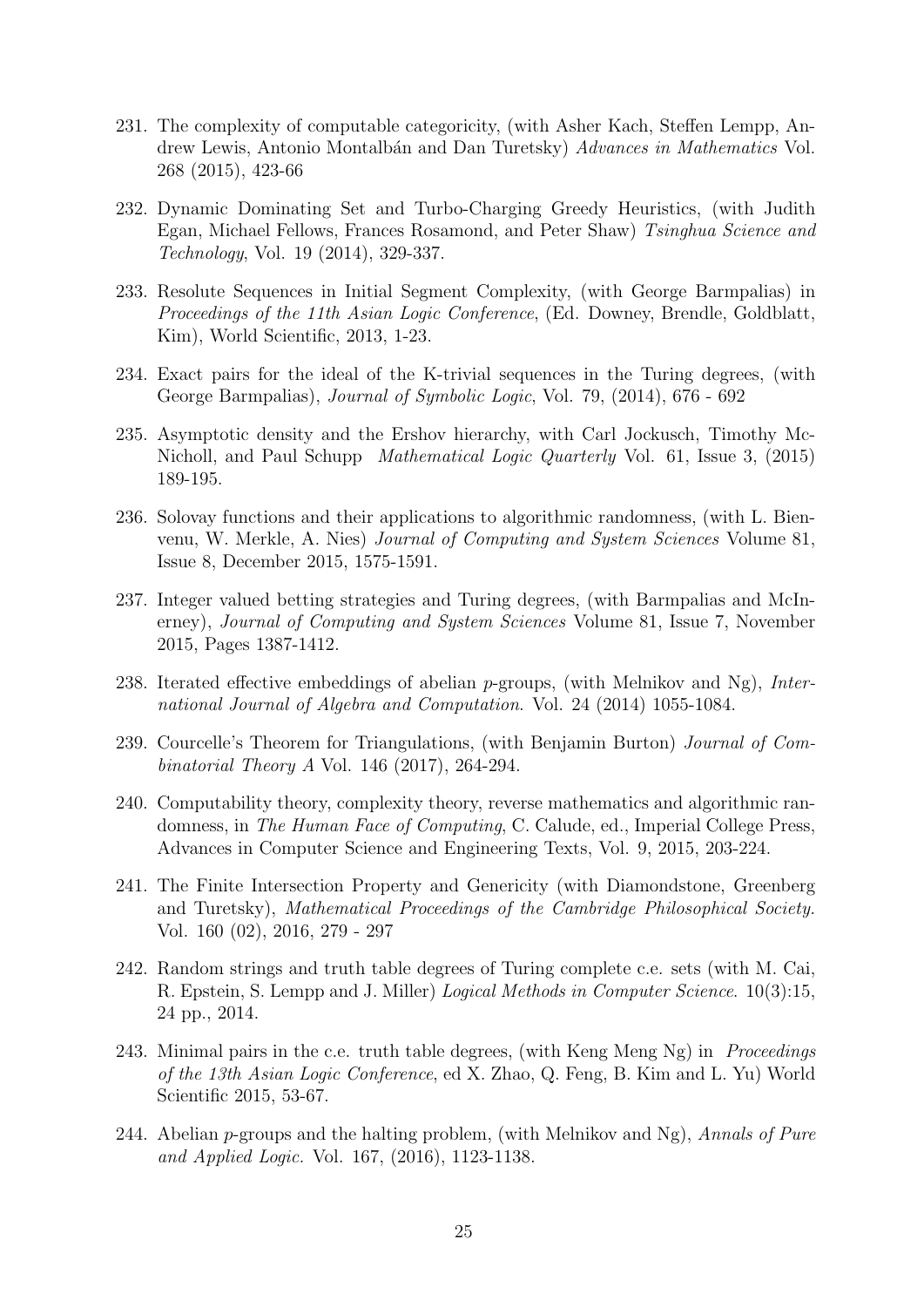- 245. On  $\Delta_2^0$  categoricity of Equivalence Relations, (with Melnikov and Ng), Annals of Pure and Applied Logic, (2015), 166(9), pp. 851-880.
- 246. Generic Muchnik reducibility and presentations of fields, (with N. Greenberg and J. Miller), Israel Journal of Mathematics. Vol. 216(1) (2016), 371-387.
- 247. Myhill-Nerode Methods for Hypergraphs, (with M. Fellows, S. Gaspers, F. Rosamond, R. van Bevern) Algorithmica Vol. 73(4):696-729, 2015
- 248. Any FIP real computes a 1-generic (with Peter Cholak and Greg Igusa), Transactions of the American Mathematical Society, Vol. 369 (2017), 5855-5869.
- 249. Turing and Randomness, in The Turing Guide (Ed. Jack Copeland, Johnathan Bowen, Mark Sprevak, and Robin Wilson) Oxford University Press, 2017, 427-436.
- 250. The members of thin and minimal  $\Pi_1^0$  classes, their ranks and Turing degree s, (with Y. Yang and G. Wu) Annals of Pure and Applied Logic, Vol. 166 (2015), 741-754.
- 251. Avoiding effective packing dimension 1 below array noncomputable c.e. degrees (wi th Jonny Stephenson), Journal of Symbolic Logic. Vol. 83 (2018), 717-739.
- 252. Lowness and Bennett Depth, (with Michael McInerney and Keng Meng Ng), Theoretical Computer Science A. Vol. 702 (2017), 23 - 33
- 253. Multiple recurrence and algorithmic randomness, (with Satyadev Nandakumar and André Nies), Notre Dame Journal of Formal Logic, Vol. 60 (2019), 491-501.
- 254. A weakly 2-generic degree which bounds a minimal degree, (with Satyadev Nandakumar), Journal of Symbolic Logic. Vol. 84, (4) (2019), 1326-1347
- 255. A Friedberg Enumeration of Equivalence Structures, (with Melnikov and Ng) Journal of Mathematical Logic. Vol 17(02) (2017) 21 pages.
- 256. Kobayashi compressibility, (with George Barmpalias), Theoretical Computer Science A Vol. 675 (2017) 89-100.
- 257. A Question of Kalimullin, (with Greg Igusa and Alexander Melnikov) *Proceedings* of the American Mathematical Society. Vol. 146, Number 8, (2018), 3553-3563
- 258. Degrees containing members of thin classes are dense and co-dense. (with Wu and Yang) Journal of Mathematical Logic. Vol. 18, No. 01, 1850001 (47 pages) (2018)
- 259. Notes on Computable Analysis, (with Adam Day and Michelle Porter) Theory of Computing Systems, 60(1) (2017), 53-111
- 260. A hierarchy of computably enumerable degrees, (with Noam Greenberg), Bulletin of Symbolic Logic, Vol. 24 March (2018), 53 - 89
- 261. Splitting into degrees with Low Computational Strength, (with Keng Meng Ng), Annals of Pure and Applied Logic (2018), Vol. 169(8), pp. 803-834.
- 262. Maximality and collapse in the Hierarchy of  $\alpha$ -c.a. Degrees (with Arthur and Greenberg) Computability, Vol. 25 (2021), 1-34.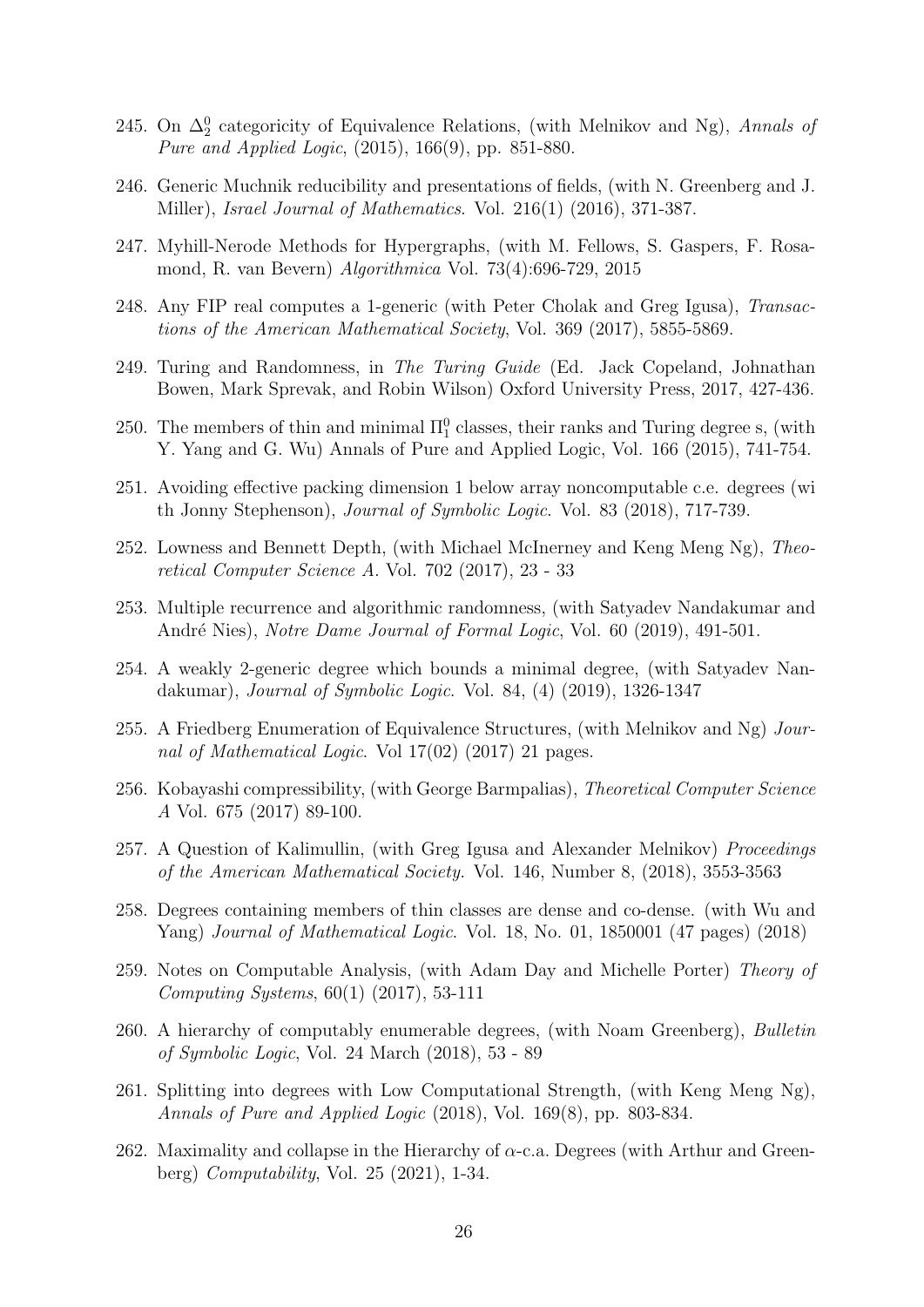- 263. Splitting Theorems and Low Degrees, (with Ellen Chih), Computability. Vol. 8, no. 3-4, pp. 243-252, 2019.
- 264. On Low for Speed Oracles, (with Laurent Bienvenu), in 35th Symposium on Theoretical Aspects of Computer Science (STACS 2018), (2018) 15:1–15:13, Leibniz International Proceedings in Informatics (LIPIcs), (Rolf Niedermeier and Brigitte Vallée), eds.) Schloss Dagstuhl–Leibniz-Zentrum fuer Informatik, Dagstuhl, Germany.
- 265. On Low for Speed Oracles, with Bienvenu, Journal of Computing and System Sciences, Vol. 108 (2020), 49-63.
- 266. Algorithmic Randomness, (with Denis Hirschfeldt), Communications of the Association for Computing Machinery. Vol 62 (5) (2019), 70-80.
- 267. Computability and Randomness, (with Denis Hirschfeldt) Notices of the American Mathematical Society. Vol. 66 (7) (2019), 1001-1012.
- 268. Graphs are not universal for online computability, (with Matthew Harrison-Trainor, Iskander Kalimullin, Alexander Melnikov and Daniel Turetsky), Journal of Computing and System Sciences. Volume 112, September 2020, Pages 1-12
- 269. Punctual Categoricity and Universality, (with Noam Greenberg, Alexander Melnikov, Keng Meng Ng, and Dan Turetsky), Journal of Symbolic Logic Volume 85 , Issue 4 , December 2020 , pp. 1427 - 1466
- 270. Enumerating abelian  $p$ -groups, (with Alexander Melnikov and Keng Meng Ng), Journal of Algebra. Vol. 560 (2020), 745-790.
- 271. Foundations of online structure theory, (with Bazhenov, Melnikov and Kalimullin), Bulletin of Symbolic Logic Vol. 25 (2019), 141-181.
- 272. Categorical Linearly Ordered Structures, with Alexander Melnikov and Keng Meng Ng, Annals of Pure and Applied Logic, Volume 170, Issue 10, October 2019, Pages 1243-1255
- 273. Three topological reducibilities for discontinuous functions. (with Day an d Westrick) Accepted, Transactions of the American Mathematical Society.
- 274. A Hierarchy of Computably Enumerable Degrees II: Some Recent Developments and New Directions, with Noam Greenberg and Ellen Hammatt, New Zealand Journal of Mathematics, Vaughan Jones Special Issue. Vol. 52 (2021), 175-231.
- 275. Relationships between Computability-Theoretic Properties of Problems (With Greenberg, Harrison-Trainor, Patey and Turetsky) accepted, Journal of Symbolic Logic.
- 276. Randomness and Computation, Contemporary Logic and Computing, College Publications, London 2020 in Landscapes in Logic Series Vol 1. (Adrian Rezus ed.), 468-517.
- 277. Foundations of Online Structure Theory, II: The operator approach, (with Melnikov and Ng), Logical Methods in Computer Science. Volume 17, Issue 3, 2021, pp. 6:1- 35. (lmcs:6641 - Logical Methods in Computer Science, July 21, 2021, Volume 17, Issue 3 - https://doi.org/10.46298/lmcs-17(3:6)2021)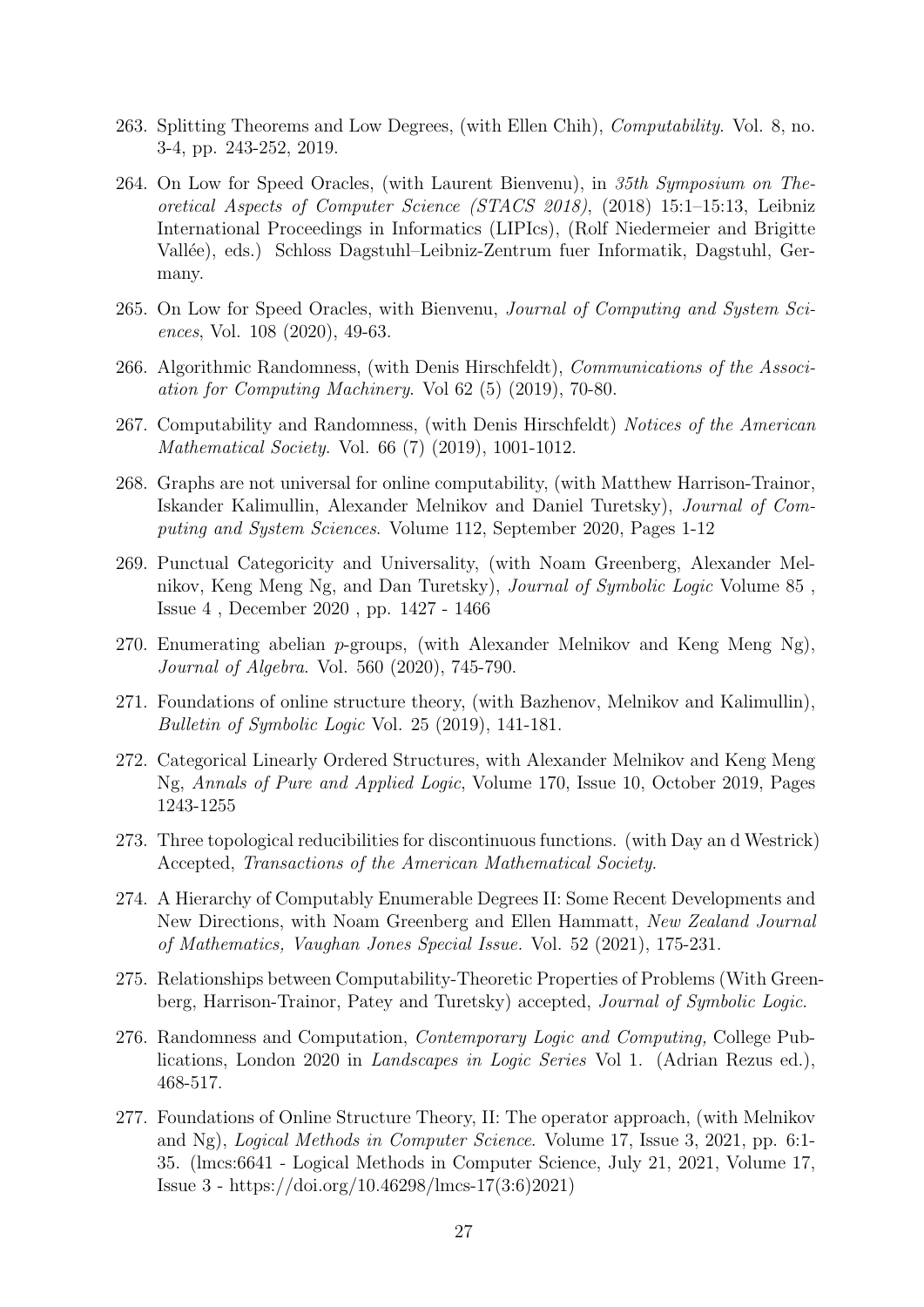- 278. On realisation of index sets in  $\Pi_1^0$ -classes, (with A. Melnikov), *Algebra i Logika* Vol. 58 (2019), 659-663 (Russian).
- 279. Computable Analysis and classification problems, (with Melnikov), in Proceedings CiE 2020. Springer Nature Switzerland AG 2020. Anselmo et al. (Eds.): CiE 2020, LNCS 12098, (2020) 100-111.
- 280. Some Notes on the wtt-Jump, (with K. Ambos-Spies and Martin Monath), accepted, Proceedings of the 2019 Asian Logic Conference and Computability, Complexity and Randomness Conference.
- 281. Relativizing Computable Categoricity, (with Matthew Harrison-Trainor and Alexander Melnikov), accepted Proceedings American Mathematical Society.
- 282. A minimal set low for speed. (with Harrison-Trainor) accepted Journal of Symbolic Logic.
- 283. On Supersets of Non-low<sup>2</sup> Sets, (with K. Ambos-Spies and M. Monath), Journal of Symbolic Logic. Vol. 86 (2021), 1282 - 1292.
- 284. Realizing computably enumerable degrees in separating classes, (with Cholak, Greenberg, and Turetsky), accepted in "Higher Recursion Theory and Set Theory", (James Cummings, Andrew Marks, Yue Yang and Liang Yu, eds) volume in celebration of Ted Slamand and Hugh Woodin, Lecture Notes Series Institute for Mathematical Sciences. National University of Singapore, Singapore.
- 285. Cousin's Lemma in Second Order Arithmetic, (with Barrett and Greenberg), accepted, Proceedings of the American Mathematical Society.
- 286. Effectively Compact Spaces, (with Melnikov), submitted.
- 287. The Complexity of the Successivity Relation in Computable Linear Orderings, (with Lempp and Wu), submitted.

#### Papers in preparation

- 288. Decompositions of c.e. sets and degrees, with Guohua Wu.
- 289. Lower bounds for the SJT hard sets, (with David Diamondstone, Noam Greenberg and Dan Turetsky)
- 290. Index sets and  $\Pi_1^0$  classes, (with Ng and Csima) being written.

### Professional Societies:

I am a member of the following societies American Math. Society (life member), Australian Math. Society, New Zealand Math. Society, European Association for Theoretical Computer Science, London Math. Society (senior member), Association for Symbolic Logic, (ex-Council) Combinatorial Mathematics Society of Australasia (life member), Royal Society of New Zealand, The Association for Computing Machinery (life member).

### Other Information: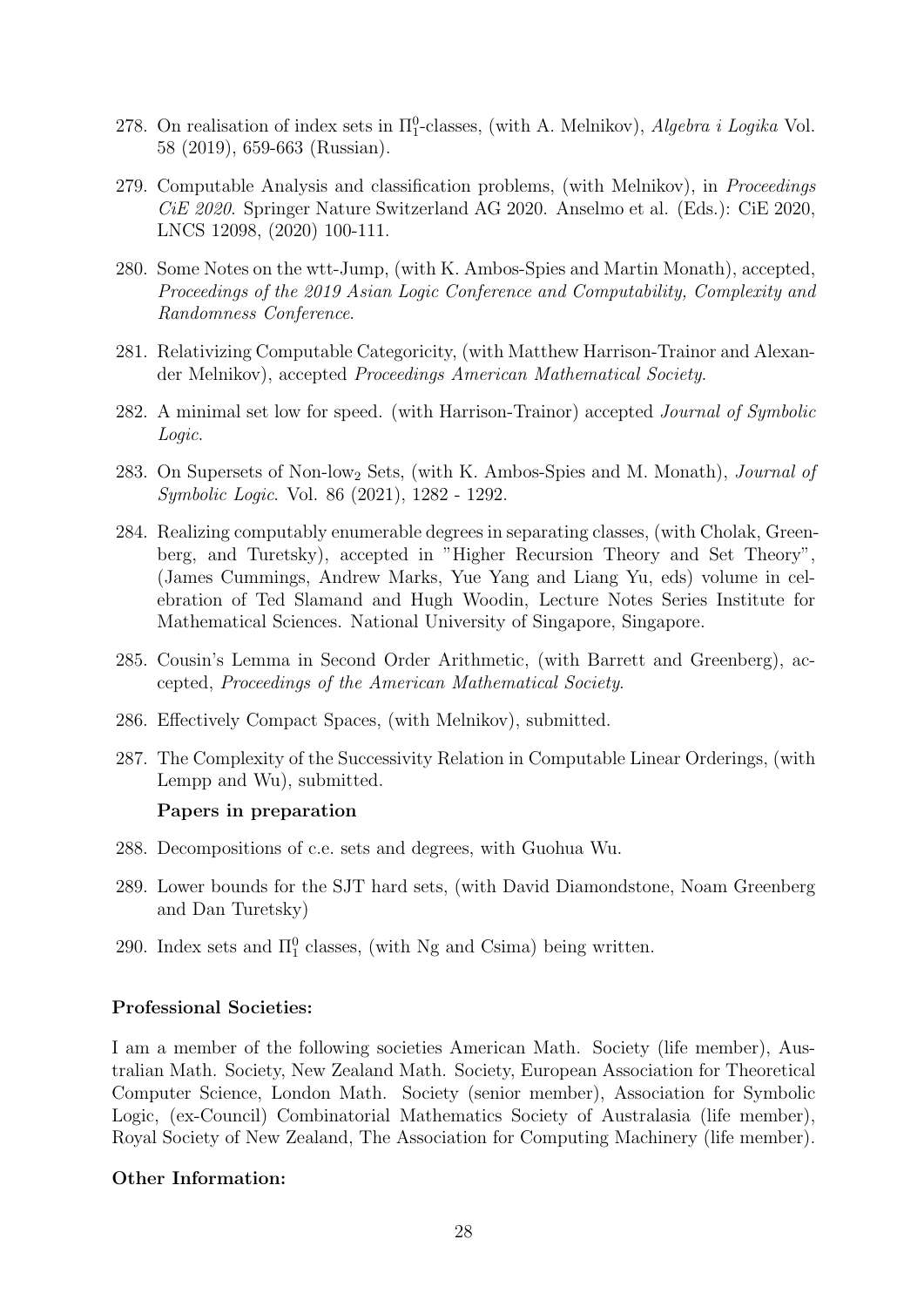I am a reviewer for Mathematical Reviews, Zentralblatt für Mathematik, and the Journal of Symbolic Logic. For these I have over 350 reviews including 14 book reviews. I am a referee for various journals such as the Journal of Symbolic Logic, Annals of Pure and Applied Logic, the Transactions of the American Math. Society, the Archive for Mathematical Logic, Theoretical Computer Science, Journal of Computer and System Sciences, Journal of Computing and System Sciences, SIAM Journal of Computing, Journal of Graph theory, and the Australasian Journal of Combinatorics. I have been on numerous programme committees for Computer Sceince and logic meetings. I have given numerous invited addresses at international meetings and colloquia.

For instance, here are some recent invited lectures:

- 2002 September Plenary and Keynote (first) speaker, 8th Asian Logic Conference, Chongqing China.
- 2002 July Plenary and closing address to the international meeting at Schloss Dagstuhl on Parameterized Complexity.
- 2002 January Plenary speaker at the Annual meeting of the Association for Symbolic Logic, San Diego.
- 2002 January Keynote speaker for special session on Computability Theory for the American Mathematical Society Winter Meetings, San Diego.
- 2003 August Keynote speaker in the Kolomogorov Centenary meeting in Heidelberg.
- 2003 July Plenary Speaker in the Annual Conference on Computational Complexity, Aarhus, Denmark.
- 2003 September, Plenary speaker at the Conference on Computability and Complexity in Analysis, Cincinnatti, USA.
- 2004 January Plenary Speaker at the international meeting VIC 2004, Wellington, 2004.
- 2004 July Invited Tutorial Speaker (3 lectures) NZIMA Combinatorics Program: Workshop on Combinatorics and its Applications, Auckland
- 2004 August, Plenary Speaker at the Annual Mathematical Foundations of Computer Science, Prague.
- 2004 December Joint Plenary speaker at Automata, Structures and Logic and Developments in Language Theory, Auckland.
- 2005 February Plenary Speaker at the UCLA Meeting for the opening of its Logic Center, sponsored by the ASL, NSF and UCLA.
- 2005 May. Invited speaker at University of Chicago for 4 lectures on algorithmic randomness, whilst Visiting Scholar.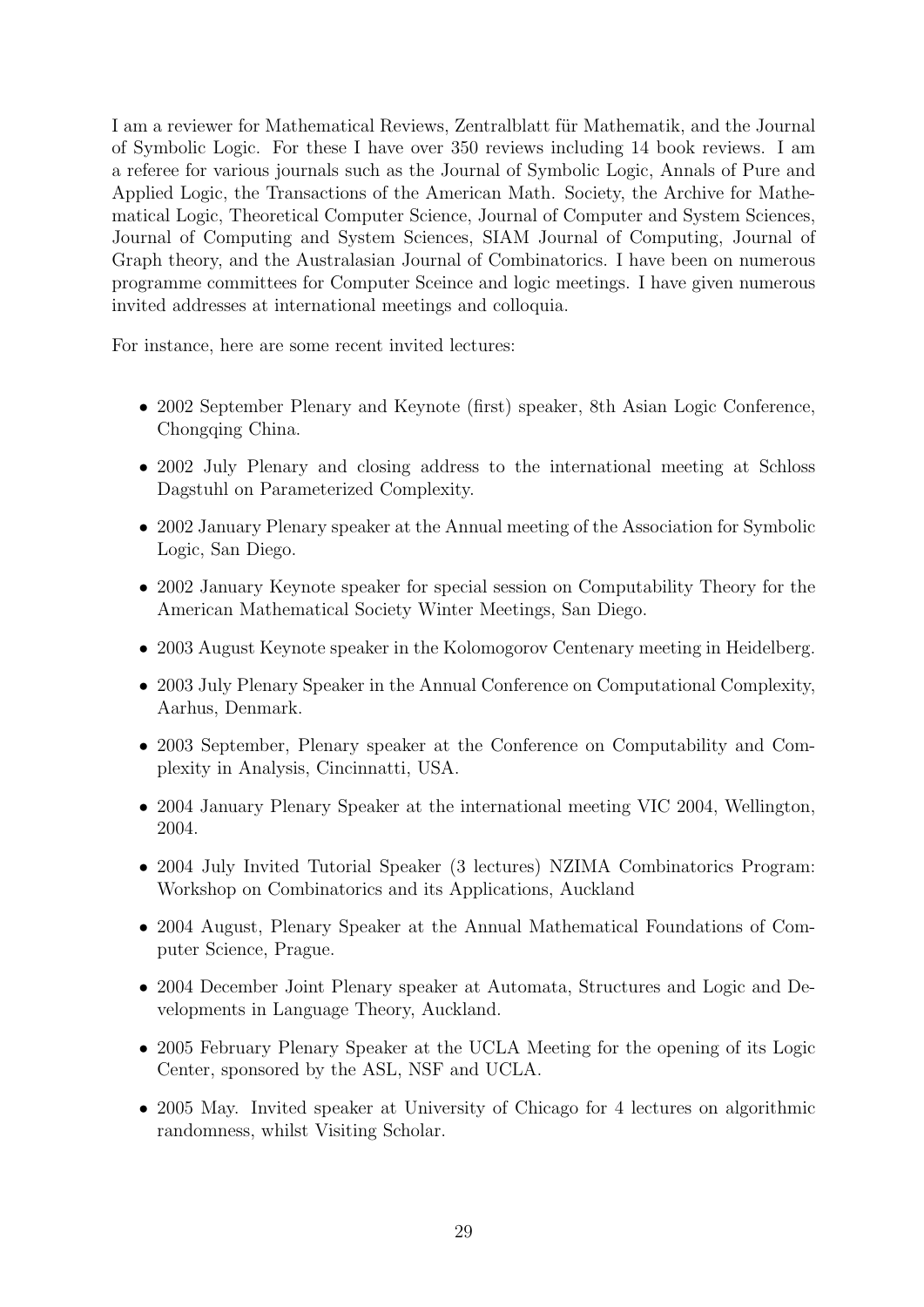- 2005 July-August. One of the only 2 invited Tutorial Speakers (in computability theory, the second month, the other being Ted Slaman at Berkeley) at the 2 month meeting Computational Prospects of Infinity, Singapore. Five Lectures on Algorithmic Randomness.
- 2005 September Invited Speaker at the 16th Australasian Workshop on Combinatorial Algorithms
- 2006 May. Plenary speaker at Theory and Applications of Models of Computation, Beijing.
- 2006 July. Tutorial Speaker at The European Logic Colloquium, Nijmegen, Holland. Three Lectures.
- 2006 August. Invited 45 minute Speaker, International Congress of Mathematicians, Madrid.
- 2007 August. Invited Lecture, International Congress of Logic Methodology and Philosophy of Science, Beijing.
- 2007 December. Plenary Lecture, First Joint Meeting of the New Zealand Mathematical Society and the American Mathematical Society, Wellington.
- 2008 February, Tutorial speaker, NZIMA Algorithmics Meeting, Napier.
- 2008 March, Invited speaker, American Math. Society Special Session on Computability, Irvine.
- 2008 June, Invited Speaker, Logic Computability and Randomness, Nanjing, China.
- 2008 December, Invited Speaker, special session on algorithmics, NZMS/Aust MS annual Meeting, Christchurch.
- 2009 February, Royal Society Invited Speaker for Rutherford Foundation Dinner, Wellington Town Hall.
- 2009 May, Invited Speaker, Algorithmic Randomness Meeting, Madison.
- 2009 June, Plenary Speaker, Asian Logic Meeting, Singapore.
- 2010 May, Invited Speaker, Midwest Computability Seminar, University of Chicago.
- 2010 May, Plenary Speaker, 5th Logic, Computability and Randomness Conference, University of Notre Dame, USA.
- 2011 February, Plenary Speaker, 6th Computability and Randomness Conference, Cape Town, South Africa.
- 2011 July, Invited Speaker Computational prospects of Infinity II, National University of Singapore.
- 2012 January, Schloss Dagstuhl, Computability and Randomness
- 2012 February, Oberwolfach, Computability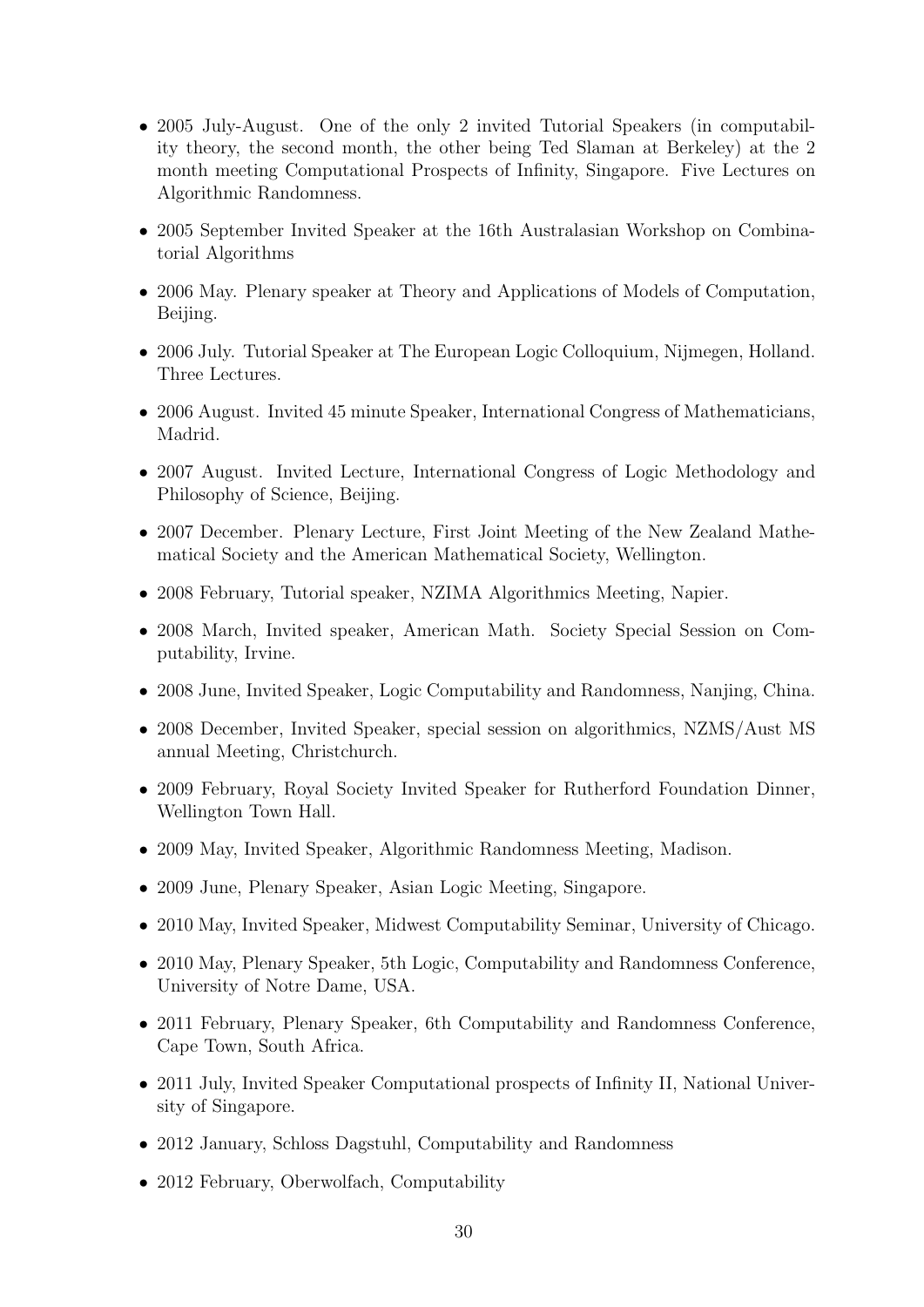- 2012 March, Tutorial Speaker, Language, Automata Theory and Applications, A Coruna, Spain.
- 2012, April, University of Leicester.
- 2012, April, Tutorial Speaker, British Computer and Theoretical Computer Science, University of Manchester. (London Mathematical Society Discrete Mathematics Keynote Speaker)
- 2012, June, Special Session Speaker, The Incomputable, Chichley Hall.
- 2012, June, Plenary Lecture, How The World Computes-The Turing Centenary Conference, CIE, Cambridge, UK.
- 2012, June, Data Reduction and Problem Kernals, Schloss Dagstuhl.
- 2012, July, plenary speaker, Computability and Randomness, Isaac Newton Institute, UK
- 2012, August, Plenary Speaker, Turing Memorial Programme, Palacio De La Magdalena, Santander, Spain.
- 2012, October, Alan Turing, the Birth of Computers and the Power of Mathematics, Public Lecture, Victoria University.
- 2012, November, Seminar on parameterized complexity, Cornell University.
- 2012, November, Seminar on the Finite Intersection property.
- 2012, November, Harvard/MIT logic seminar. Finite Intersection property.
- 2012, November, Plenary Lecture, Alan Turing Centenary Conference TURING 100, Boston University.
- 2012, December, Plenary Lecture, Midwest Computabilility Seminar, University of Chicago.
- 2013, January, Plenary Lecture: My Mathematical Encounters with Anil Nerode, Lofical Foundations of Computer Science, San Diego.
- 2013, January, Parameterized complexity basics, Joint Meetings special session on incremental and multivariate computation.
- 2013, January, Effective Torsion-Free abelan groups, special session on Effective Mathmatics, Joint meetings, San Diego.
- 2013, April, Effectivity in Abelian Group Theory, Kobe University.
- 2013, May, What have I been thinking about in parameterized Complexity, Shonan Village Conference Center, Japan.
- 2013, May, Alan Turing and Randomness, Workshop on Information Theory and Randomness, invited Lecture, University of Tokyo.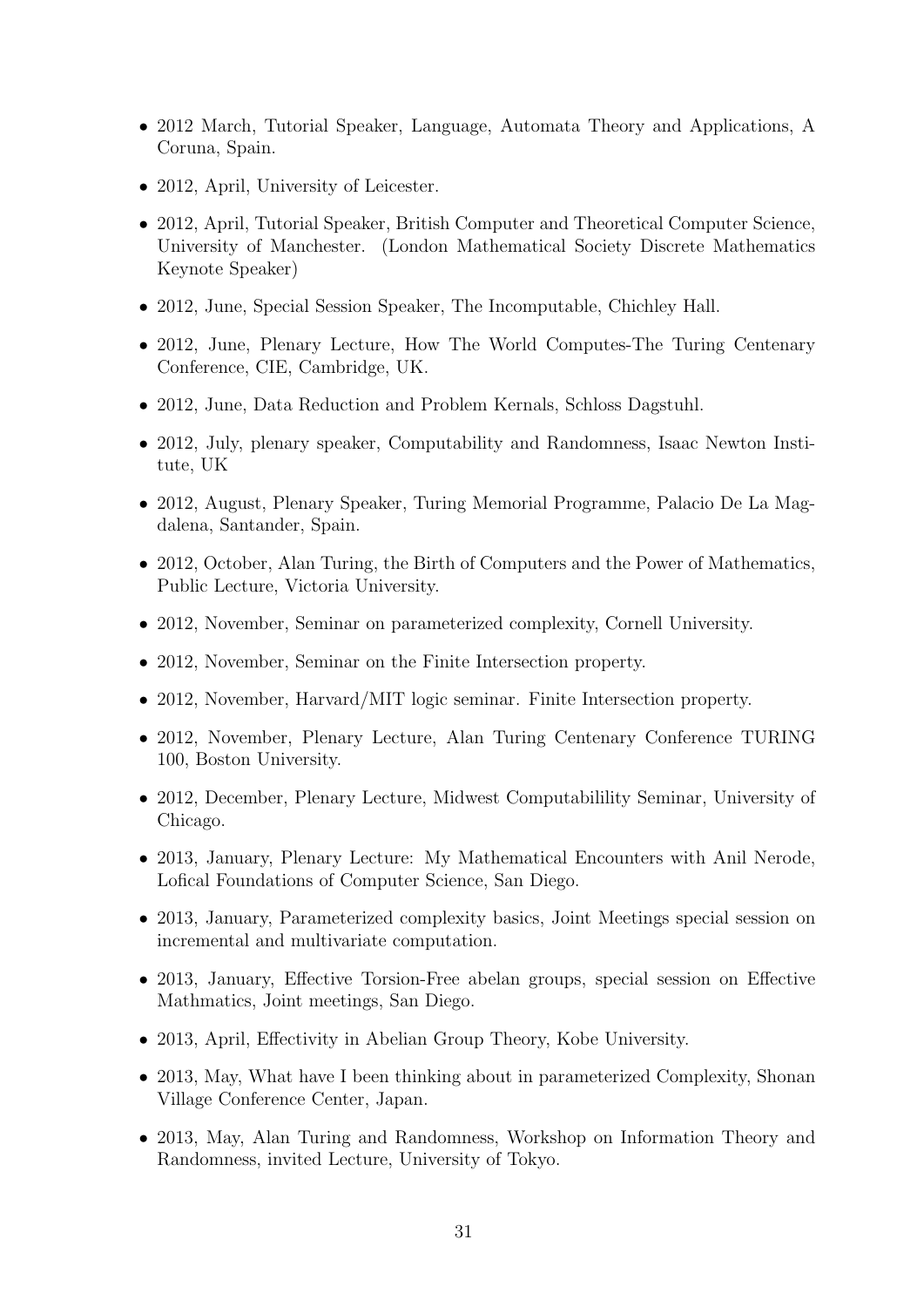- 2013, May, Integer Valued Randomness, Workshop on Information Theory and Randomness, invited Lecture, University of Tokyo.
- 2013, May, Recent Progress in Multivariate Algorithmics, Colloquium Lecture, University of Auckland.
- 2014, May, Integer Valued Randomness, Invited Lecture, Midwest Computability (Chicago)
- 2014, May, Effectivity in Abelian Group Theory, University of Notre Dame.
- 2014, Courcelle's Theorem for Triangulations, Invited Lecture, Subfactors in Mathematics and Physics, Maui.
- 2015, Alan Turing, Computing, Bletchley, and Mathematics, Public Lecture, February 2015.
- 2015, Courcelle's Theorem for Triangulations, Invited Lecture, TAMC, Sngapore, May.
- 2015, June Courcelle's Theorem for Triangulations, Invited Lecture, Computability, Probability and Logic, Radboud University, Nijmegen.
- 2015, June Computability in Mathematics-Turing's Legacy MATCH Kolloquium Lecture, University of Heidelberg.
- 2015, July, Alan Turing, Computing, Bletchley, and Mathematics, Singapore Public Library, Singapore (Public Lecture).
- 2015, April, The Life of  $\pi$ , CAPT Masters Lecture Singapore
- 2016, April, Parameterized Complexity, Chinese Academy of Sciences Colloquium, and Tsinghua University.
- 2016, June, Logic for Algorithms, University of Montpellier, colloquium lecture
- 2016, June, The Computational Power of Random Strings, Plenary Lecture, Luminy Conference Center, Computability, Complexity and Randomness.
- Graph Colouring as Mathematical Miniature, CAPT Masters tea, Singapore, Feb 2017.
- June 2017, Some Applications of Computability to Mathematics Darmstadt.
- June 2017, Some Applications of Computability to Mathematics, plenary lecture for Paul Schupp's 80th Birthday conference "Groups and Computation" Stevens Institute of Technology.
- June 2018, Algorithmic Randomness, Kolloquium Lecture, Darmstadt.
- August 2018, Algorithmic Randomness, Gödel Lecture, European Logic Summer Meeting (Logic Colloquium, 18), Udine.
- December 2018, Post's Programme Revisited, CCR 2018, Santiago, Chile.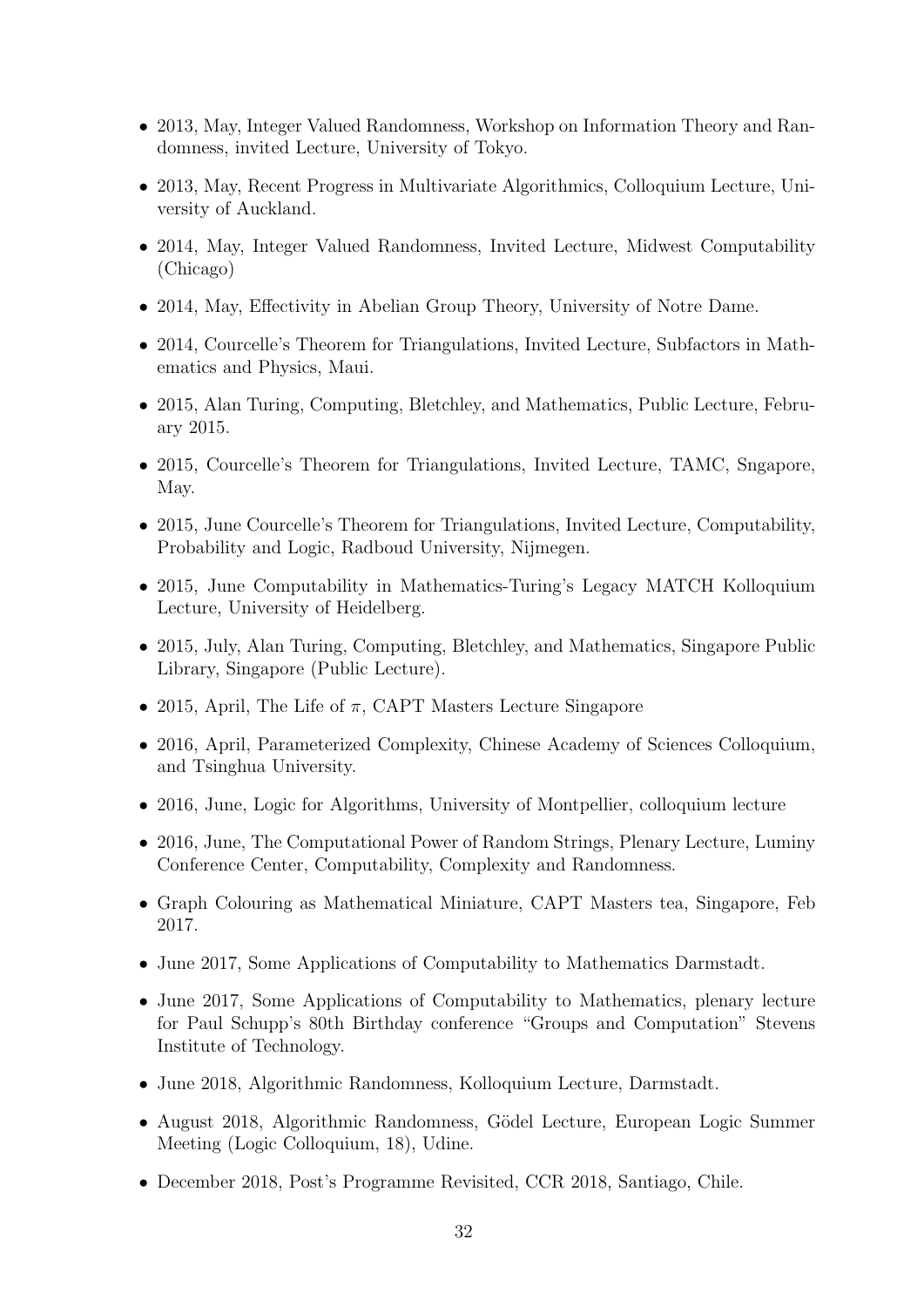- January 2019, Logic and Invariants, Modern Analysis and Geometry, (Gaven Martin's 60th), Massey Albany.
- May 2019, Foundations of Online Model Theory, Invited Lecture, IMS Singapore (Slaman-Woodin Programme).
- June 2019, Post's Programme Revisited, Asian Logic Conference, Special Session on Computability Theory, Nur-Sultan, Kazakhstan.
- June 2019, A Hierarchy of Degrees, CCR 2019 Nur-Sultan, Kazakhstan.
- May, August, Logic, 2019, Mathematics and Modern Society, Rutherford Lecture Series, New Zealand (Auckland, Palmerston North, Wellington, Christchurch, Dunedin)
- The Life of pi (extended version), The Fascination of Science, Public Lecture Massey, Albany, July, 2019.
- Foundations of Online Structure Theory, Madison-Lempp-fest September, 2019
- Realizing c.e. degrees in  $\Pi_1^0$  classes, September, Madison, 2019.
- Foundations of Online Structure Theory, Berkeley, September, 2019
- Our Mathematical Age, NZ Math Teachers Conference, October 2019, Lower Hutt
- Sacks Splitting Theorem Re-visited (Again), Zoom Computability Seminar, July 2020
- The Operator Approach to Online Model Theory, Zoom MCA Workshop, August 2020.
- Mathematics and Scottish Country Dancing, Public Lecture to the RSNZ Napier Branch, August 2020.
- Courcelle's Theorem for Triangulations, Vaughan Jones Memorial Conference, Auckland University, December 2020.
- Some New Directions in Online Structure Theory, Sochi Computability Conference (Zoom), November 2021
- Some New Directions in Online Structure Theory, Chengdu University, Zoom, December 2021.
- Notes on Sacks Splitting Theorem, Computability Theory Seminar, Madison (Zoom) March 2022.
- New Directions in Online Structure Theory, J. N. Crossley Symposium, (Zoom), June 2022.
- My Mathematical encounters with Anil Nerode-Updated!, Nerode 90th meeting, (zoom), June 2022.

•